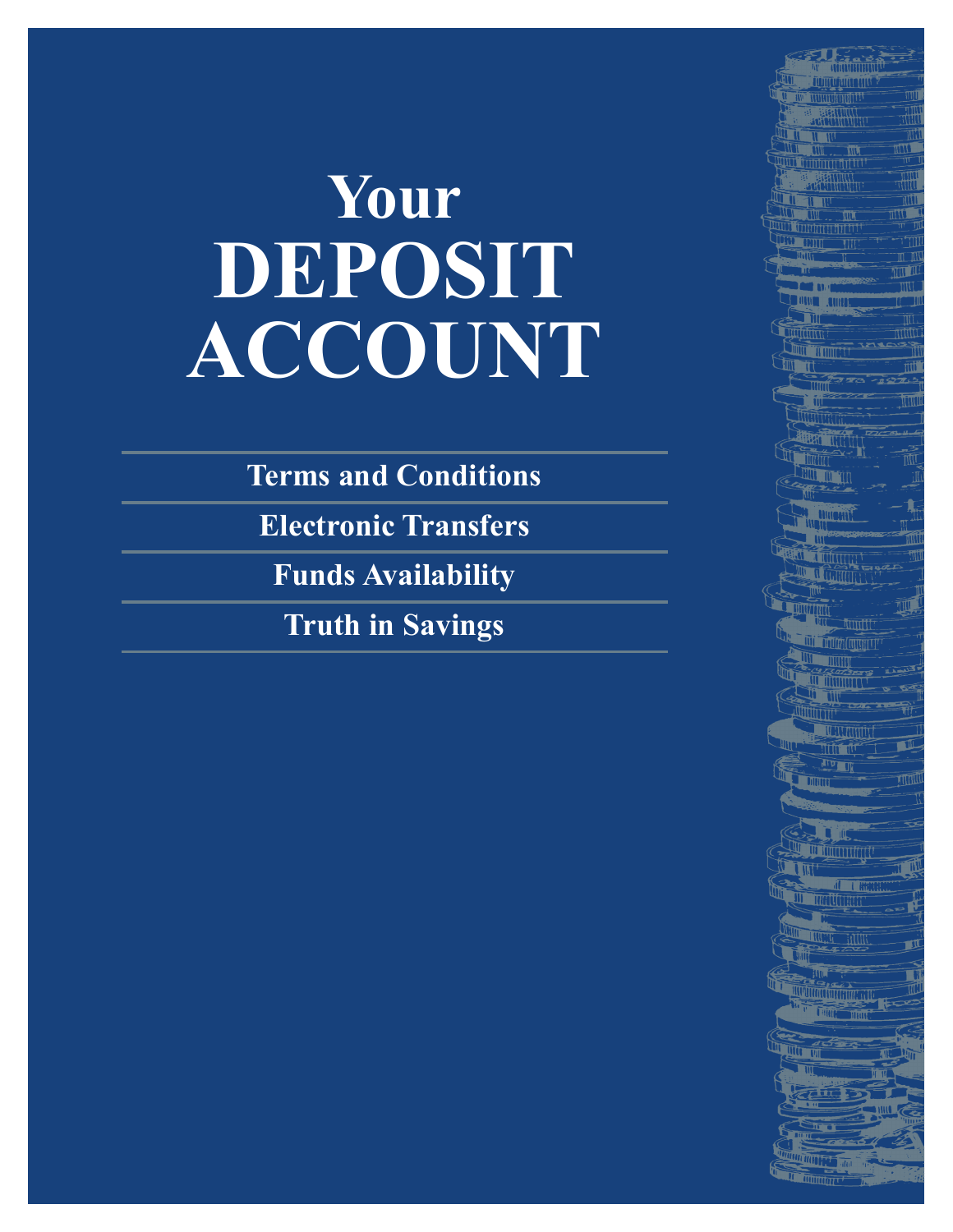# **TABLE OF CONTENTS**

## Welcome to Harleysville Bank.

Thank you for allowing us to serve you. We look forward to doing everything possible to provide the banking products and services you need.

This booklet contains rules, regulations and disclosures that apply to the accounts we offer. We hope you will find it helpful in answering any questions you might have about your accounts with us. If you have questions that are not addressed here, please see us or call so we can answer those questions.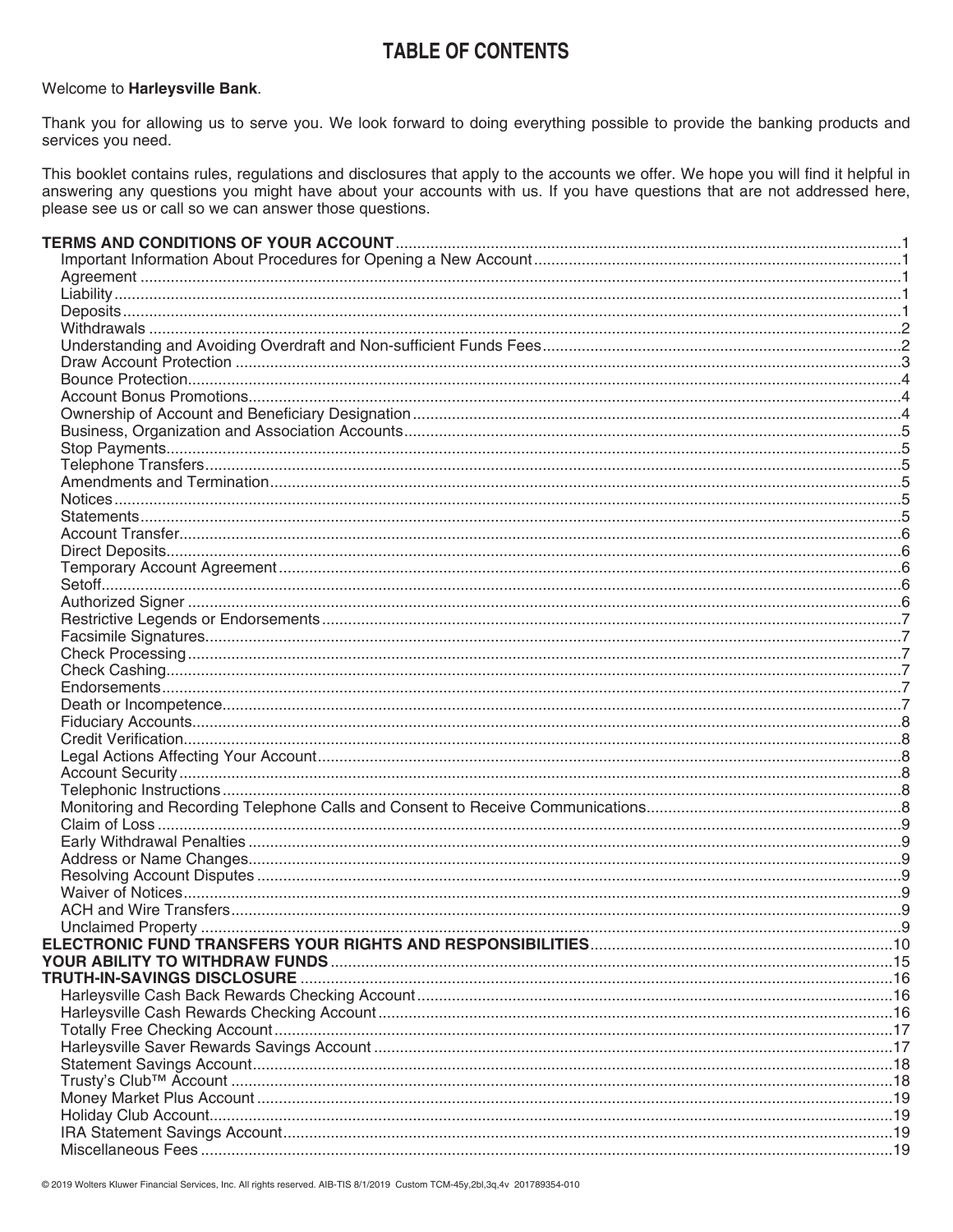# **TERMS AND CONDITIONS OF YOUR ACCOUNT**

<span id="page-2-0"></span>**IMPORTANT INFORMATION ABOUT PROCEDURES FOR OPENING A NEW ACCOUNT -** To help the government fight the funding of terrorism and money laundering activities, federal law requires all financial institutions to obtain, verify, and record information that identifies each person who opens an account.

What this means for you: When you open an account, we will ask for your name, address, date of birth, and other information that will allow us to identify you. We may also ask to scan your driver's license or other identifying documents.

**AGREEMENT -** This document, along with any other documents we give you pertaining to your account(s), is a contract that establishes rules which control your account(s) with us. Please read this carefully and retain it for future reference. If you sign the signature card or open or continue to use the account, you agree to these rules. You will receive a separate schedule of rates, qualifying balances, and fees if they are not included in this document. If you have any questions, please call us.

This agreement is subject to applicable federal laws, the laws of the state of Pennsylvania and other applicable rules such as the operating letters of the Federal Reserve Banks and payment processing system rules (except to the extent that this agreement can and does vary such rules or laws). The body of state and federal law that governs our relationship with you, however, is too large and complex to be reproduced here. Any provision that appoints us as an agent is not subject to the provisions of 20 Pa.C.S.A. Section 5601 et seq. (Chapter 56; Decedents, Estates and Fiduciaries Code). By exercising any of our rights under this agreement, we do so for our sole benefit. The purpose of this document is to:

(1) summarize some laws that apply to common transactions;

(2) establish rules to cover transactions or events which the law does not regulate;

(3) establish rules for certain transactions or events which the law regulates but permits variation by agreement; and

(4) give you disclosures of some of our policies to which you may be entitled or in which you may be interested.

If any provision of this document is found to be unenforceable according to its terms, all remaining provisions will continue in full force and effect. We may permit some variations from our standard agreement, but we must agree to any variation in writing either on the signature card for your account or in some other document. Nothing in this document is intended to vary our duty to act in good faith and with ordinary care when required by law.

As used in this document the words "we," "our," and "us" mean the financial institution and the words "you" and "your" mean the account holder(s) and anyone else with the authority to deposit, withdraw, or exercise control over the funds in the account. However, this agreement does not intend, and the terms "you" and "your" should not be interpreted, to expand an individual's responsibility for an organization's liability. If this account is owned by a corporation, partnership or other organization, individual liability is determined by the laws generally applicable to that type of organization. The headings in this document are for convenience or reference only and will not govern the interpretation of the provisions. Unless it would be inconsistent to do so, words and phrases used in this document should be construed so the singular includes the plural and the plural includes the singular.

**LIABILITY -** You agree, for yourself (and the person or entity you represent if you sign as a representative of another) to the terms of this account and the schedule of charges. You authorize us to deduct these charges, without notice to you, directly from the account balance as accrued. You will pay any additional reasonable charges for services you request which are not covered by this agreement.

Each of you also agrees to be jointly and severally (individually) liable for any account shortage resulting from charges or overdrafts, whether caused by you or another with access to this account. This liability is due immediately, and we can deduct any amounts deposited into the account and apply those amounts to the shortage. You have no right to defer payment of this liability, and you are liable regardless of whether you signed the item or benefited from the charge or overdraft.

You will be liable for our costs as well as for our reasonable attorneys' fees, to the extent permitted by law, whether incurred as a result of collection or in any other dispute involving your account. This includes, but is not limited to, disputes between you and another joint owner; you and an authorized signer or similar party; or a third party claiming an interest in your account. This also includes any action that you or a third party takes regarding the account that causes us, in good faith, to seek the advice of an attorney, whether or not we become involved in the dispute. All costs and attorneys' fees can be deducted from your account when they are incurred, without notice to you.

**DEPOSITS -** We will give only provisional credit until collection is final for any items, other than cash, we accept for deposit (including items drawn "on us"). Before settlement of any item becomes final, we act only as your agent, regardless of the form of endorsement or lack of endorsement on the item and even though we provide you provisional credit for the item. We may reverse any provisional credit for items that are lost, stolen, or returned. Unless prohibited by law, we also reserve the right to charge back to your account the amount of any item deposited to your account or cashed for you which was initially paid by the payor bank and which is later returned to us due to an allegedly forged, unauthorized or missing endorsement, claim of alteration, encoding error, counterfeit cashier's check or other problem which in our judgment justifies reversal of credit. You authorize us to attempt to collect previously returned items without giving you notice, and in attempting to collect we may permit the payor bank to hold an item beyond the midnight deadline. Actual credit for deposits of, or payable in, foreign currency will be at the exchange rate in effect on final collection in U.S. dollars. We are not responsible for transactions by mail or outside depository until we actually record them. We will treat and record all transactions received after our "daily cutoff time" on a business day we are open, or received on a day we are not open for business, as if initiated on the next business day that we are open. At our option, we may take an item for collection rather than for deposit. If we accept a third-party check or draft for deposit, we may require any third-party endorsers to verify or guarantee their endorsements, or endorse in our presence.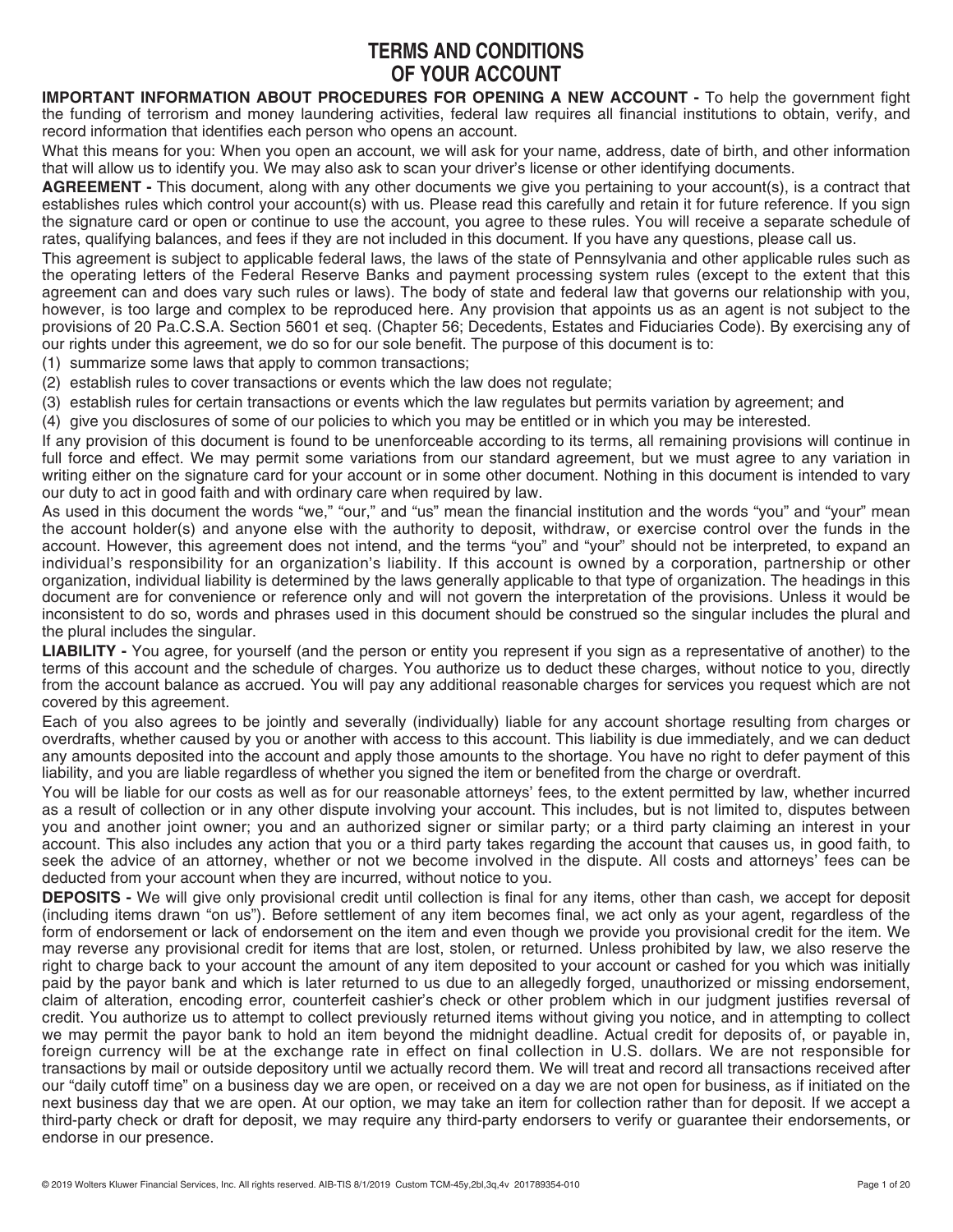#### <span id="page-3-0"></span>**WITHDRAWALS -**

**Generally -** Unless clearly indicated otherwise on the account records, any of you, acting alone, who signs to open the account or has authority to make withdrawals may withdraw or transfer all or any part of the account balance at any time. Each of you (until we receive written notice to the contrary) authorizes each other person who signs or has authority to make withdrawals to endorse any item payable to you or your order for deposit to this account or any other transaction with us.

**Postdated checks -** A postdated check is one which bears a date later than the date on which the check is written. We may properly pay and charge your account for a postdated check even though payment was made before the date of the check, unless we have received written notice of the postdating in time to have a reasonable opportunity to act. Because we process checks mechanically, your notice will not be effective and we will not be liable for failing to honor your notice unless it precisely identifies the number, date, amount and payee of the item.

**Checks and withdrawal rules -** If you do not purchase your check blanks from us, you must be certain that we approve the check blanks you purchase. We may refuse any withdrawal or transfer request which you attempt on forms not approved by us or by any method we do not specifically permit. We may refuse any withdrawal or transfer request which is greater in number than the frequency permitted by our policy, or which is for an amount greater or less than any withdrawal limitations. We will use the date the transaction is completed by us (as opposed to the date you initiate it) to apply any frequency limitations. In addition, we may place limitations on the account until your identity is verified.

Even if we honor a nonconforming request, we are not required to do so later. If you violate the stated transaction limitations (if any), in our discretion we may close your account or reclassify your account as another type of account. If we reclassify your account, your account will be subject to the fees and earnings rules of the new account classification.

If we are presented with an item drawn against your account that would be a "substitute check," as defined by law, but for an error or defect in the item introduced in the substitute check creation process, you agree that we may pay such item.

**Cash withdrawals -** We recommend you take care when making large cash withdrawals because carrying large amounts of cash may pose a danger to your personal safety. As an alternative to making a large cash withdrawal, you may want to consider a cashier's check or similar instrument. You assume full responsibility of any loss in the event the cash you withdraw is lost, stolen, or destroyed. You agree to hold us harmless from any loss you incur as a result of your decision to withdraw funds in the form of cash.

**Multiple signatures, electronic check conversion, and similar transactions -** An electronic check conversion transaction is a transaction where a check or similar item is converted into an electronic fund transfer as defined in the Electronic Fund Transfers regulation. In these types of transactions the check or similar item is either removed from circulation (truncated) or given back to you. As a result, we have no opportunity to review the signatures or otherwise examine the original check or item. You agree that, as to these or any items as to which we have no opportunity to examine the signatures, you waive any requirement of multiple signatures.

**Notice of withdrawal -** We reserve the right to require not less than 7 days notice in writing before each withdrawal from an interest-bearing account other than a Certificate of Deposit or demand deposit, or from any other savings deposit as defined by Regulation D. (But it is not our general policy to use it.) Withdrawals from a Certificate of Deposit prior to maturity or prior to any notice period may be restricted and may be subject to penalty. See your notice of penalty for early withdrawal.

# **UNDERSTANDING AND AVOIDING OVERDRAFT AND NON-SUFFICIENT FUNDS FEES -**

**Generally -** The information in this section is being provided to help you understand what happens if your account is overdrawn. Understanding the concepts of overdrafts and non-sufficient funds is important and can help you avoid being assessed fees or charges. This section also provides contractual terms relating to overdrafts and NSF transactions.

An overdrawn account will typically result in you being charged an overdraft fee or a non-sufficient funds fee. Generally, an overdraft occurs when there is not enough money in your account to pay for a transaction, but we pay (or cover) the transaction anyway. A non-sufficient funds transaction is slightly different. In a non-sufficient funds transaction, we do not cover the transaction. Instead, the transaction is rejected and the item or requested payment is returned. In either situation, we can charge you a fee.

If you use our Bounce Protection and we cover a transaction for which there is not enough money in your account to pay, we will consider that an overdraft. We treat all other transactions for which there is not enough money in your account as a nonsufficient funds transaction, regardless of whether we cover the transaction or the transaction is rejected.

**Determining your available balance -** We use the "available balance" method to determine whether your account is overdrawn, that is, whether there is enough money in your account to pay for a transaction. Importantly, your "available" balance may not be the same as your account's "actual" balance. This means an overdraft or a non-sufficient funds transaction could occur regardless of your account's actual balance.

Your account's actual balance only includes transactions that have settled up to that point in time, that is, transactions (deposits and payments) that have posted to your account. The actual balance does not include outstanding transactions (such as checks that have not yet cleared and electronic transactions that have been authorized but which are still pending). The balance on your periodic statement is the ledger balance for your account as of the statement date.

As the name implies, your available balance is calculated based on the money "available" in your account to make payments. In other words, the available balance takes transactions that have been authorized, but not yet settled, and subtracts them from the actual balance. In addition, when calculating your available balance, any "holds" placed on deposits that have not yet cleared are also subtracted from the actual balance. For more information on how holds placed on funds in your account can impact your available balance, read the subsection titled "A temporary debit authorization hold affects your account balance."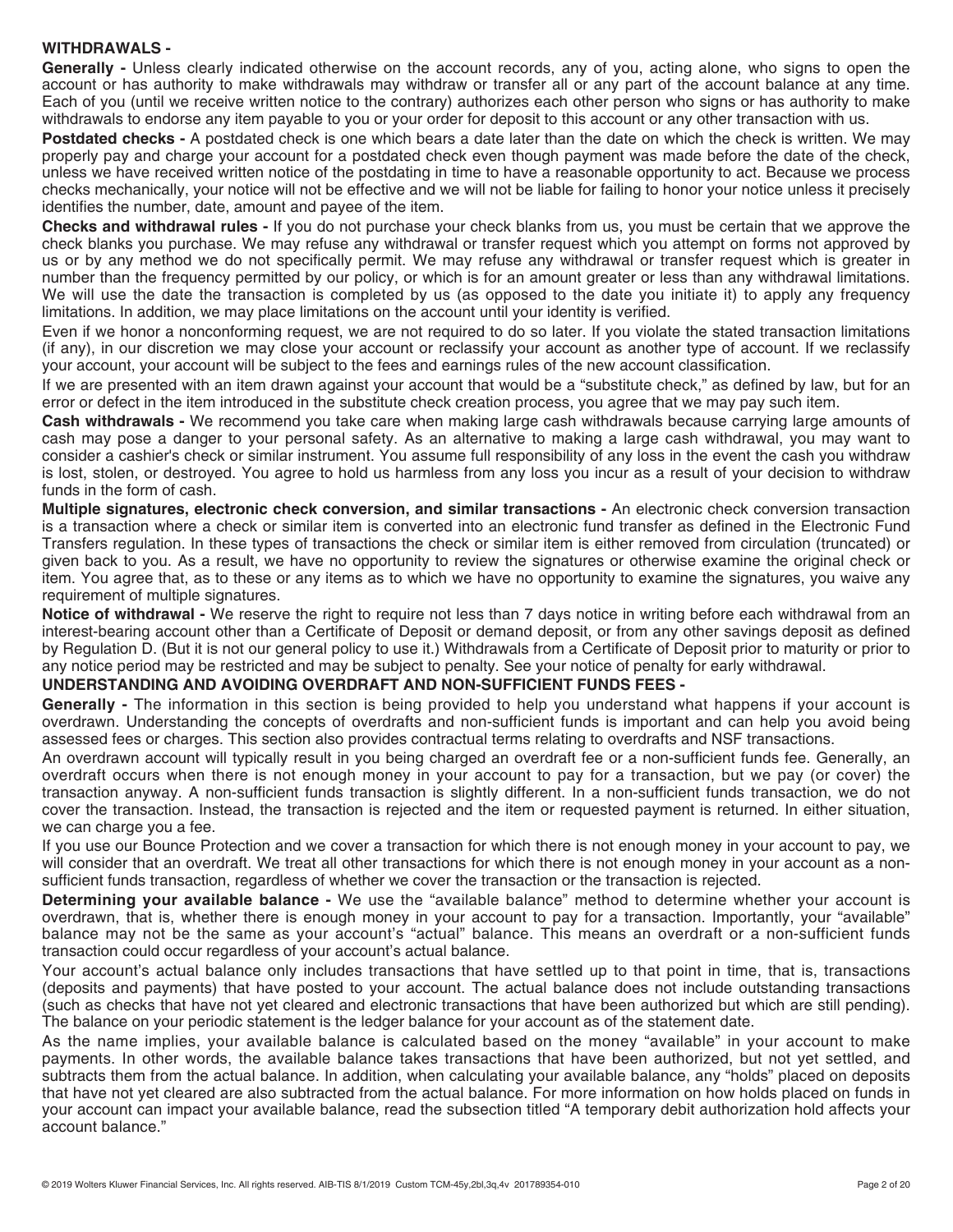<span id="page-4-0"></span>**Overdrafts -** You understand that we may, at our discretion, honor withdrawal requests that overdraw your account. However, the fact that we may honor withdrawal requests that overdraw the account balance does not obligate us to do so later. So you can NOT rely on us to pay overdrafts on your account regardless of how frequently or under what circumstances we have paid overdrafts on your account in the past. We can change our practice of paying, or not paying, discretionary overdrafts on your account without notice to you. You can ask us if we have other account services that might be available to you where we commit to paying overdrafts under certain circumstances, such as an overdraft protection line-of-credit or a plan to sweep funds from another account you have with us. You agree that we may charge fees for overdrafts. For consumer accounts, we will not charge fees for overdrafts caused by one-time debit card transactions if you have not opted-in to that service. We may use subsequent deposits, including direct deposits of social security or other government benefits, to cover such overdrafts and overdraft fees. For more information see Draw Account Protection paragraph in this disclosure.

**Non-sufficient funds fees -** If an item drafted by you (such as a check) or a transaction you set up (such as a preauthorized transfer) is presented for payment in an amount that is more than the amount of money available in your account, and we decide not to pay the item or transaction, you agree that we can charge you a non-sufficient funds fee for returning the payment. Be aware that such an item or payment may be presented multiple times and that we do not monitor or control the number of times a transaction is presented for payment. You agree that we may charge you a non-sufficient funds fee each time a payment is presented if the amount of money available in your account is not sufficient to cover the payment, regardless of the number of times the payment is presented.

**Payment types -** Some, but not necessarily all, of the ways you can access the funds in your account include debit card transactions, automated clearing house (ACH) transactions, and check transactions. All these payment types can use different processing systems and some may take more or less time to post. This information is important for a number of reasons. For example, keeping track of the checks you write and the timing of the preauthorized payments you set up will help you to know what other transactions might still post against your account. For information about how and when we process these different payment types, see the "Payment order of items" subsection below.

**Balance information -** Keeping track of your balance is important. You can review your balance in a number of ways including reviewing your periodic statement, reviewing your balance online, accessing your account information by phone, or coming into one of our branches.

**Funds availability -** Knowing when funds you deposit will be made available for withdrawal is another important concept that can help you avoid being assessed fees or charges. Please see our funds availability disclosure for information on when different types of deposits will be made available for withdrawal. For those accounts to which our funds availability policy disclosure does not apply, you can ask us when you make a deposit when those funds will be available for withdrawal. An item may be returned after the funds from the deposit of that item are made available for withdrawal. In that case, we will reverse the credit of the item. We may determine the amount of available funds in your account for the purpose of deciding whether to return an item for insufficient funds at any time between the times we receive the item and when we return the item or send a notice in lieu of return. We need only make one determination, but if we choose to make a subsequent determination, the account balance at the subsequent time will determine whether there are insufficient available funds.

**A temporary debit authorization hold affects your account balance -** On debit card purchases, merchants may request a temporary hold on your account for a specified sum of money when the merchant does not know the exact amount of the purchase at the time the card is authorized. The amount of the temporary hold may be more than the actual amount of your purchase. Some common transactions where this occurs involve purchases of gasoline, hotel rooms, or meals at restaurants. When this happens, our processing system cannot determine that the amount of the hold exceeds the actual amount of your purchase. This temporary hold, and the amount charged to your account, will eventually be adjusted to the actual amount of your purchase, but it could be three calendar days, or even longer in some cases, before the adjustment is made. Until the adjustment is made, the amount of funds in your account available for other transactions will be reduced by the amount of the temporary hold. If another transaction is presented for payment in an amount greater than the funds left after the deduction of the temporary hold amount, you will be charged a non-sufficient funds or overdraft fee according to our non-sufficient funds or overdraft fee policy. You will be charged the fee even if you would have had sufficient funds in your account if the amount of the hold had been equal to the amount of your purchase.

**Payment order of items -** The order in which items are paid is important if there is not enough money in your account to pay all of the items that are presented. The payment order can affect the number of items overdrawn or returned unpaid and the amount of the fees you may have to pay. To assist you in managing your account, we are providing you with the following information regarding how we process those items.

Our policy is to process ACH transactions first, by dollar amount - smallest to largest on the day they are processed. We process checks second, by dollar amount - smallest to largest on the day they are processed. We process debit card transactions third, in the order they are received on the day they are processed.

If a check, item or transaction is presented without sufficient funds in your account to pay it, you will be charged a nonsufficient funds or overdraft fee according to our overdraft fee policy. We will not charge you a fee for paying an overdraft of a one-time debit card transaction if this is a consumer account and you have not opted-in to that service. The amounts of the overdraft and non-sufficient funds fees are disclosed elsewhere, as are your rights to opt in to overdraft services for one-time debit card transactions, if applicable. We encourage you to make careful records and practice good account management. This will help you to avoid creating items without sufficient funds and potentially incurring the resulting fees.

**DRAW ACCOUNT PROTECTION** is available upon request. Every day in which an overdraft(s) occurs a transfer fee will be assessed to the account the funds were transferred from. There is no fee charged if the transfer comes from your Harleysville Bank Line of Credit. Each Draw Transfer takes only the amount it needs to satisfy an inclearing check or withdrawal. Please refer to the Miscellaneous Fee Schedule for the transfer fee amount.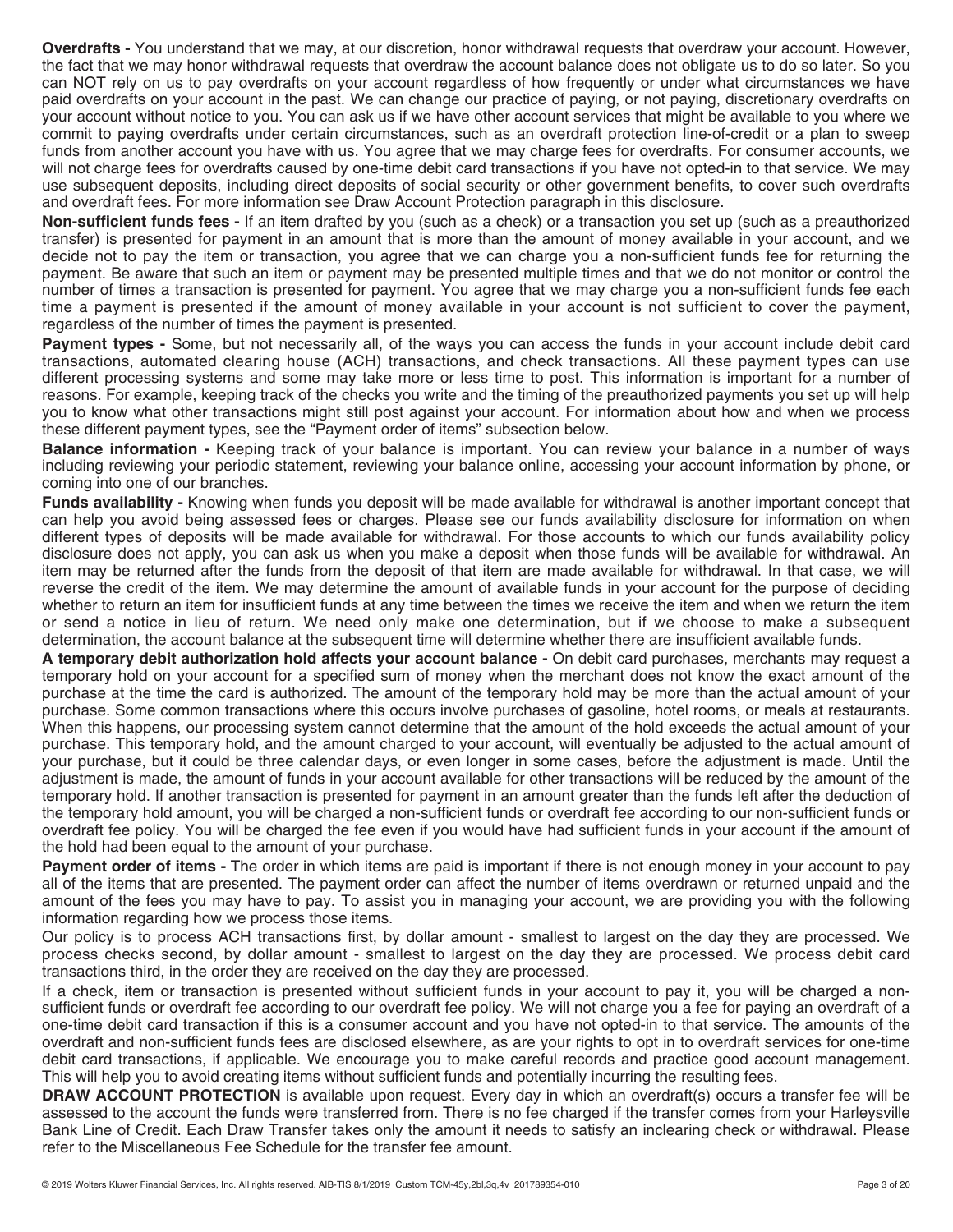<span id="page-5-0"></span>**BOUNCE PROTECTION:** An insufficient balance can result from several events, such as (1) the payment of checks, electronic funds transfers or other withdrawal requests; (2) payments authorized by you; (3) the return of unpaid items deposited by you; (4) bank service charges; or (5) the deposit of items which, according to the bank's Funds Availability Policy, are treated as not yet available or finally paid. We are not obligated to pay any item presented for payment if your account does not contain sufficient funds.

As long as you maintain your account in "good standing," we may approve your overdraft items within your current available bounce protection limit as a non-contractual courtesy. For overdraft privilege consideration, your account is in "good standing" if you (1) make sufficient deposits to bring your account to a positive end-of-day balance at least once every 30 calendar days (including the payment of all bank fees and charges); (2) avoid excessive overdrafts suggesting the use of bounce protection as a continuing line of credit; and (3) have no legal orders, levies or liens against your account.

In the normal course of business, we generally pay the smallest items first. We reserve the right to change the order of payment without notice to you if we suspect fraud or possible illegal activity affecting your account. Also, please be aware that the order of item payment may create multiple overdraft items during a single banking day for which you will be charged our non-sufficient funds fee of \$35.00 for each overdraft item paid or returned.

You may opt out of the privilege at any time, but you are responsible for any overdrawn balances at the time of opting out. Normally, we will not approve an overdraft for you in excess of the predetermined amount assigned to your account type. So as not to exceed your limit, please note that the amount of the overdraft plus the bank's non-sufficient funds fee of \$35.00 per item will be deducted from the overdraft limit.

We may refuse to pay an overdraft item at any time even though we may have previously paid overdrafts for you. For example, we typically do not pay overdraft items if your account is not in good standing as defined above, or, if based upon our review of your account management, we determine that you are using bounce protection excessively or seem to be using bounce protection as a regular line of credit. You will be charged a non-sufficient funds fee of \$35.00 for each item returned.

You will be promptly notified of any non-sufficient funds items paid or returned that you may have; however, we have no obligation to notify you before we pay or return any item. The amount of any overdraft including our non-sufficient funds fee of \$35.00 and/or a returned item non-sufficient funds fee of \$35.00 that you owe us shall be due and payable upon demand. If no demand is made, no later than 30 calendar days after the creation of the overdraft your bounce protection limit will be suspended and additional items will be returned. If there is an overdraft on an account with more than one owner on the signature card, each owner and agent, if applicable, shall be jointly and severally liable for all overdrafts inclusive of fees.

Bounce protection should not be viewed as an encouragement to overdraw your account. To avoid fees, we encourage you to keep track of your account balance by entering all items in your check register, reconcile your check book regularly, and manage your finances responsibly. If you would like to have this service removed from your account, please call 1-800-243- 8700.

Please note that your bounce protection limit may be available for each item paid under the limit created by checks and other transactions made using your checking account number, such as an automatic payment (ACH) transaction, or automatic bill payment and recurring debit card payment. Also, at your request, we may authorize and pay everyday debit card purchases using your limit. The limit will not be included in the balance provided during an inquiry.

**Limitations:** Bounce Protection is a non-contractual courtesy that is available to accounts in good standing. Harleysville Bank reserves the right to limit participation and to suspend, revoke, or discontinue this service without prior notice.

Bounce Protection Limits:

Harleysville Cash Back Rewards Checking Account \$500

Harleysville Cash Rewards Checking Account \$500

Totally Free Checking \$500

Business Checking Accounts \$1,000

**ACCOUNT BONUS PROMOTIONS -** From time to time, we may offer cash bonus promotions for opening a new account. If we are offering such a promotion, and if you open a new account according to our requirements during a promotional period, you may receive a cash bonus. This bonus will be credited to your account on the business day your account is opened. In addition we may offer a bonus to our Trusty Account customers who meet the requirements of our Trusty Scholar Program. Additionally, from time to time, we may offer a gift card bonus promotion for opening a new account. If we offer such a promotion you may receive a gift card in the amount as disclosed during the promotion.

These promotions cannot be combined with any other offer and are limited to one bonus per customer. The value of this bonus may be reported to the Internal Revenue Service.

**OWNERSHIP OF ACCOUNT AND BENEFICIARY DESIGNATION -** These rules apply to this account depending on the form of ownership and beneficiary designation, if any, specified on the account records. We reserve the right to refuse some forms of ownership on any or all of our accounts. We make no representations as to the appropriateness or effect of the ownership and beneficiary designations, except as they determine to whom we pay the account funds.

**Individual Account -** is an account in the name of one person.

**Joint Account - With Survivorship (And Not As Tenants In Common) -** is an account in the name of two or more persons. Each of you intend that when you die the balance in the account (subject to any previous pledge to which we have agreed) will belong to the survivor(s). If two or more of you survive, you will own the balance in the account as joint tenants with survivorship and not as tenants in common.

**Revocable Trust Account -** If two or more of you create such an account, you own the account jointly with survivorship. Beneficiaries cannot withdraw unless: (1) all persons creating the account die, and (2) the beneficiary is then living. If two or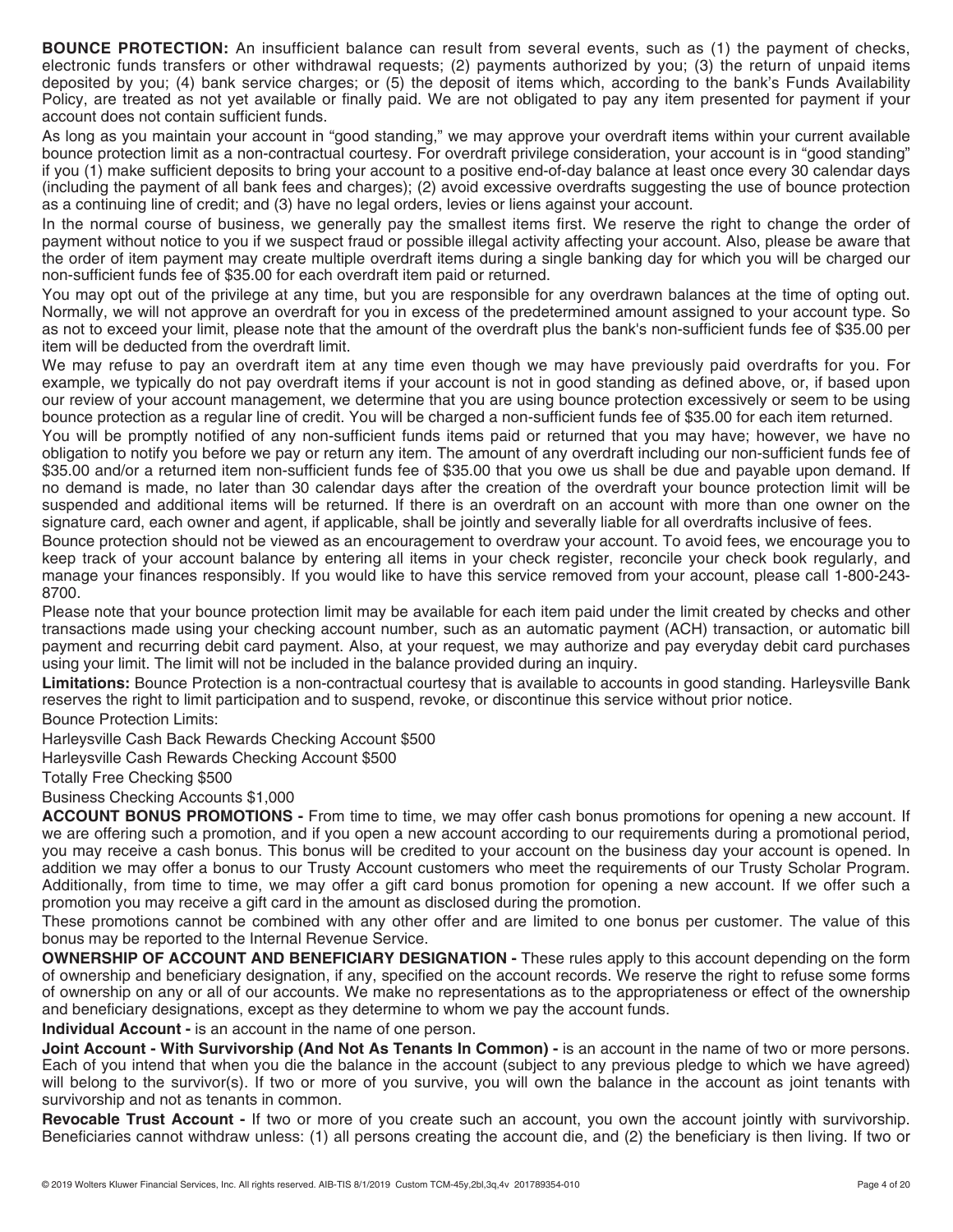<span id="page-6-0"></span>more beneficiaries are named and survive the death of all persons creating the account, such beneficiaries will own this account in equal shares, without right of survivorship. The person(s) creating this account type reserve the right to: (1) change beneficiaries, (2) change account types, and (3) withdraw all or part of the account funds at any time.

**Trust Account - Separate Trust Agreement -** If the account opened is a trust account, a separate trust agreement executed in conjunction with this account will determine the terms and conditions of the trust.

If the account opened is a trust account and two or more of you create the account (the Trustees), you will own the account jointly with the right of survivorship. The beneficiary or beneficiaries will only be able to withdraw from this account in accordance with the separate trust agreement described above. The ownership rights of the trust's beneficiaries will be documented in the separate trust agreement described above. The Trustees who create this account may change beneficiaries, change account types or withdraw any or all of the account funds at any time unless a separate trust agreement indicates otherwise. As a Trustee, you warrant that all deposits and withdrawals will be made for the benefit of the beneficiary. You agree to comply with all applicable laws as to your actions as trustee for the account.

**BUSINESS, ORGANIZATION AND ASSOCIATION ACCOUNTS -** Earnings in the form of interest, dividends, or credits will be paid only on collected funds, unless otherwise provided by law or our policy. You represent that you have the authority to open and conduct business on this account on behalf of the entity. We may require the governing body of the entity opening the account to give us a separate authorization telling us who is authorized to act on its behalf. We will honor the authorization until we actually receive written notice of a change from the governing body of the entity.

**STOP PAYMENTS -** The rules in this section cover stopping payment of items such as checks and drafts. Rules for stopping payment of other types of transfers of funds, such as consumer electronic fund transfers, may be established by law or our policy. If we have not disclosed these rules to you elsewhere, you may ask us about those rules.

We may accept an order to stop payment on any item from any one of you. You must make any stop-payment order in the manner required by law and we must receive it in time to give us a reasonable opportunity to act on it before our stoppayment cutoff time. Because stop-payment orders are handled by computers, to be effective, your stop-payment order must precisely identify the number, date, and amount of the item, and the payee. You may stop payment on any item drawn on your account whether you sign the item or not. Generally, if your stop-payment order is given to us in writing it is effective for six months. Your order will lapse after that time if you do not renew the order in writing before the end of the six-month period. If the original stop-payment order was oral your stop-payment order will lapse after 14 calendar days if you do not confirm your order in writing within that time period. We are not obligated to notify you when a stop-payment order expires.

If you stop payment on an item and we incur any damages or expenses because of the stop payment, you agree to indemnify us for those damages or expenses, including attorneys' fees. You assign to us all rights against the payee or any other holder of the item. You agree to cooperate with us in any legal actions that we may take against such persons. You should be aware that anyone holding the item may be entitled to enforce payment against you despite the stop-payment order.

Our stop-payment cutoff time is one hour after the opening of the next banking day after the banking day on which we receive the item. Additional limitations on our obligation to stop payment are provided by law (e.g., we paid the item in cash or we certified the item).

**TELEPHONE TRANSFERS -** A telephone transfer of funds from this account to another account with us, if otherwise arranged for or permitted, may be made by the same persons and under the same conditions generally applicable to withdrawals made in writing.

**AMENDMENTS AND TERMINATION -** We may change any term of this agreement. Rules governing changes in interest rates are provided separately in the Truth-in-Savings disclosure or in another document. For other changes, we will give you reasonable notice in writing or by any other method permitted by law. We may also close this account at any time upon reasonable notice to you and tender of the account balance personally or by mail. Items presented for payment after the account is closed may be dishonored. When you close your account, you are responsible for leaving enough money in the account to cover any outstanding items to be paid from the account. Reasonable notice depends on the circumstances, and in some cases such as when we cannot verify your identity or we suspect fraud, it might be reasonable for us to give you notice after the change or account closure becomes effective. For instance, if we suspect fraudulent activity with respect to your account, we might immediately freeze or close your account and then give you notice. If we have notified you of a change in any term of your account and you continue to have your account after the effective date of the change, you have agreed to the new term(s).

**NOTICES -** Any written notice you give us is effective when we actually receive it, and it must be given to us according to the specific delivery instructions provided elsewhere, if any. We must receive it in time to have a reasonable opportunity to act on it. If the notice is regarding a check or other item, you must give us sufficient information to be able to identify the check or item, including the precise check or item number, amount, date and payee. Written notice we give you is effective when it is deposited in the United States Mail with proper postage and addressed to your mailing address we have on file.

**STATEMENTS -** Statements are a valuable tool to help prevent fraudulent or mistaken transfers. Your statement will show the transactions that occurred in connection with your account during the statement period.

**Your duty to report unauthorized signatures, alterations and forgeries -** Your statement will provide sufficient information for you to reasonably identify the items paid (item number, amount, and date of payment). You should keep a record of each transaction as it is made so that when we give you the information in the statement, you will have a complete understanding of each transaction listed.

You have some responsibilities in connection with your statement. You must examine your statement with "reasonable promptness." Also, if you discover (or reasonably should have discovered) any unauthorized signatures or alterations, you must promptly notify us of the relevant facts. As between you and us, if you fail to do either of these duties, you must bear the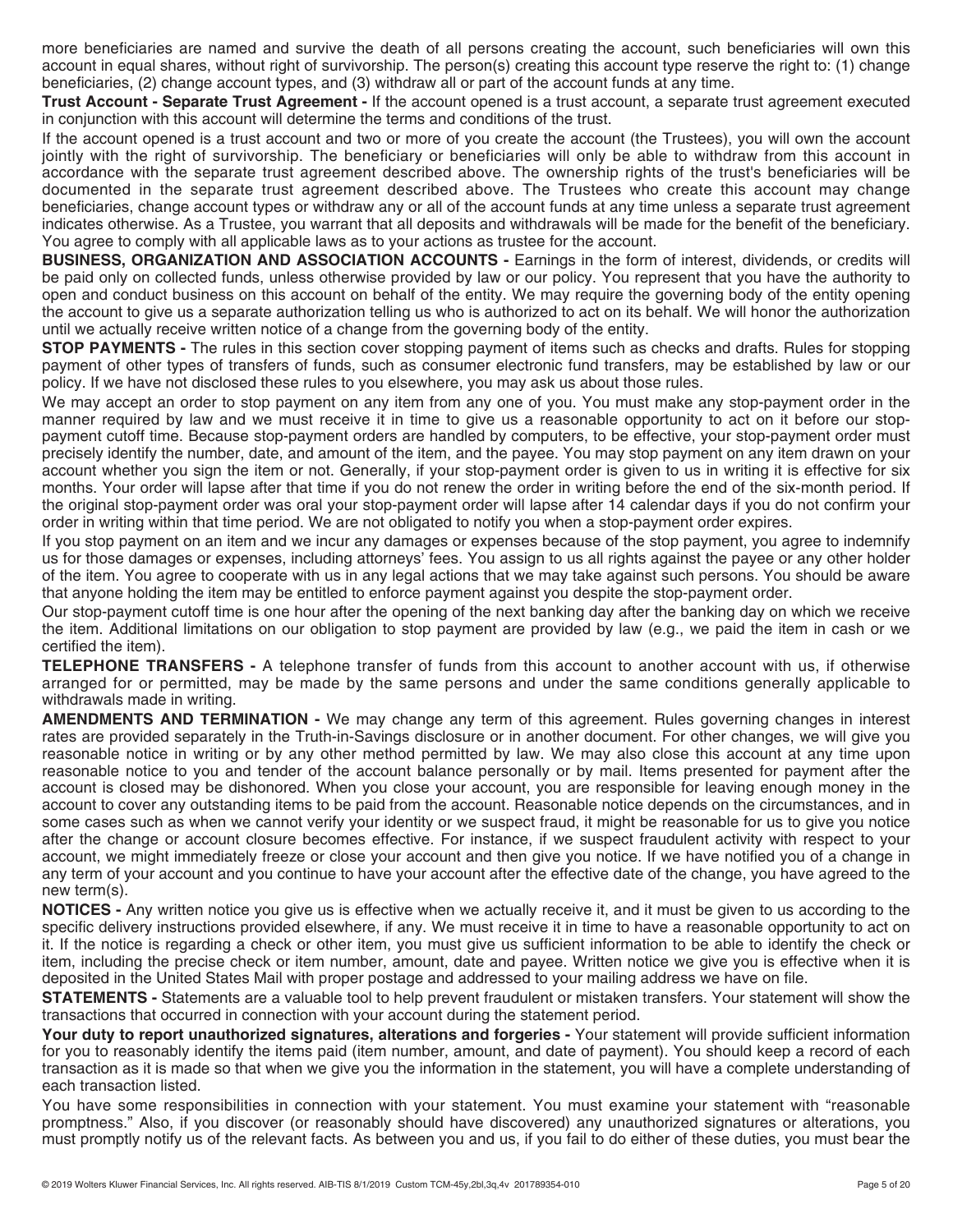<span id="page-7-0"></span>loss entirely yourself or share the loss with us (we may have to share some of the loss if we failed to use ordinary care and if we substantially contributed to the loss). The loss you might bear, in whole or part, could be not only with respect to items listed on the statement, but also other items with unauthorized signatures or alterations by the same wrongdoer. Of course, an attempt can be made to recover the loss from the thief, but this is often unsuccessful.

You agree that the time you have to examine your statement and report to us will depend on the circumstances, but you will not, in any circumstance, have a total of more than 30 days from when we first send or make the statement available to you.

You further agree that if you fail to report any unauthorized signatures, alterations or forgeries in your account within 60 days of when we first send or make the statement available, you cannot assert a claim against us on any items in that statement, and as between you and us the loss will be entirely yours. This 60-day limitation is without regard to whether we exercised ordinary care. The limitation in this paragraph is in addition to those contained in the second paragraph of this section.

Contact us if you do not receive your regular statement. If this is a business account, you agree that you will have at least two people review your statements, notices, and returned checks, or in the alternative, the person who reviews these will be someone who does not have authority to transact business on the account.

Your duty to report other errors or problems - In addition to the Commercial Code and other state law, you agree there is a common law duty to promptly review your statement for errors in addition to unauthorized signatures, alterations or forgeries. Promptly reviewing your statement is valuable to both you and us because it can help identify, correct and prevent future mistakes.

In addition to your duty to review your statements for unauthorized signatures, alterations and forgeries, you agree to examine your statement with reasonable promptness for any other error or problem - such as an encoding error or an unexpected deposit amount. Also, if you receive or we make available either your items or images of your items, you must examine them for any unauthorized or missing endorsements or any other problems. You agree that the time you have to examine your statement and items and report to us will depend on the circumstances. However, this time period shall not exceed 60 days. Failure to examine your statement and items and report any errors to us within 60 days of when we first send or make the statement available precludes you from asserting a claim against us for any errors on items identified in that statement and as between you and us the loss will be entirely yours. If a good reason (such as a long trip or a hospital stay) kept you from telling us, we will extend the 60 day time period to report other errors.

**Errors relating to electronic fund transfers or substitute checks -** For information on errors relating to electronic fund transfers (e.g., on-line, mobile, debit card or ATM transactions) refer to your Electronic Fund Transfers disclosure and the sections on consumer liability and error resolution. For information on errors relating to a substitute check you received, refer to your disclosure entitled Substitute Checks and Your Rights.

**Duty to notify if statement not received -** You agree to immediately notify us if you do not receive your statement by the date you normally expect to receive it. Not receiving your statement in a timely manner is a sign that there may be an issue with your account, such as possible fraud or identity theft.

**ACCOUNT TRANSFER -** This account may not be transferred or assigned without our prior written consent.

**DIRECT DEPOSITS -** If we are required for any reason to reimburse the federal government for all or any portion of a benefit payment that was directly deposited into your account, you authorize us to deduct the amount of our liability to the federal government from the account or from any other account you have with us, without prior notice and at any time, except as prohibited by law. We may also use any other legal remedy to recover the amount of our liability.

**TEMPORARY ACCOUNT AGREEMENT -** If the account documentation indicates that this is a temporary account agreement, each person who signs to open the account or has authority to make withdrawals (except as indicated to the contrary) may transact business on this account. However, we may at some time in the future restrict or prohibit further use of this account if you fail to comply with the requirements we have imposed within a reasonable time.

**SETOFF** - We may (without prior notice and when permitted by law) set off the funds in this account against any due and payable debt any of you owe us now or in the future. If this account is owned by one or more of you as individuals, we may set off any funds in the account against a due and payable debt a partnership owes us now or in the future, to the extent of your liability as a partner for the partnership debt. If your debt arises from a promissory note, then the amount of the due and payable debt will be the full amount we have demanded, as entitled under the terms of the note, and this amount may include any portion of the balance for which we have properly accelerated the due date.

This right of setoff does not apply to this account if prohibited by law. For example, the right of setoff does not apply to this account if: (a) it is an Individual Retirement Account or similar tax-deferred account, or (b) the debt is created by a consumer credit transaction under a credit card plan (but this does not affect our rights under any consensual security interest), or (c) the debtor's right of withdrawal only arises in a representative capacity. We will not be liable for the dishonor of any check when the dishonor occurs because we set off a debt against this account. You agree to hold us harmless from any claim arising as a result of our exercise of our right of setoff.

**AUTHORIZED SIGNER (Individual Accounts only) -** A single individual is the owner. The authorized signer is merely designated to conduct transactions on the owner's behalf. The owner does not give up any rights to act on the account, and the authorized signer may not in any manner affect the rights of the owner or beneficiaries, if any, other than by withdrawing funds from the account. The owner is responsible for any transactions of the authorized signer. We undertake no obligation to monitor transactions to determine that they are on the owner's behalf. The designation of an authorized signer does not create a power of attorney; therefore, the authorized signer is not subject to the provisions of 20 Pa.C.S.A. Section 5601 et seq. (Chapter 56; Decedents, Estates and Fiduciaries Code).

The owner may terminate the authorization at any time, and the authorization is automatically terminated by the death of the owner. However, we may continue to honor the transactions of the authorized signer until: (a) we have received written notice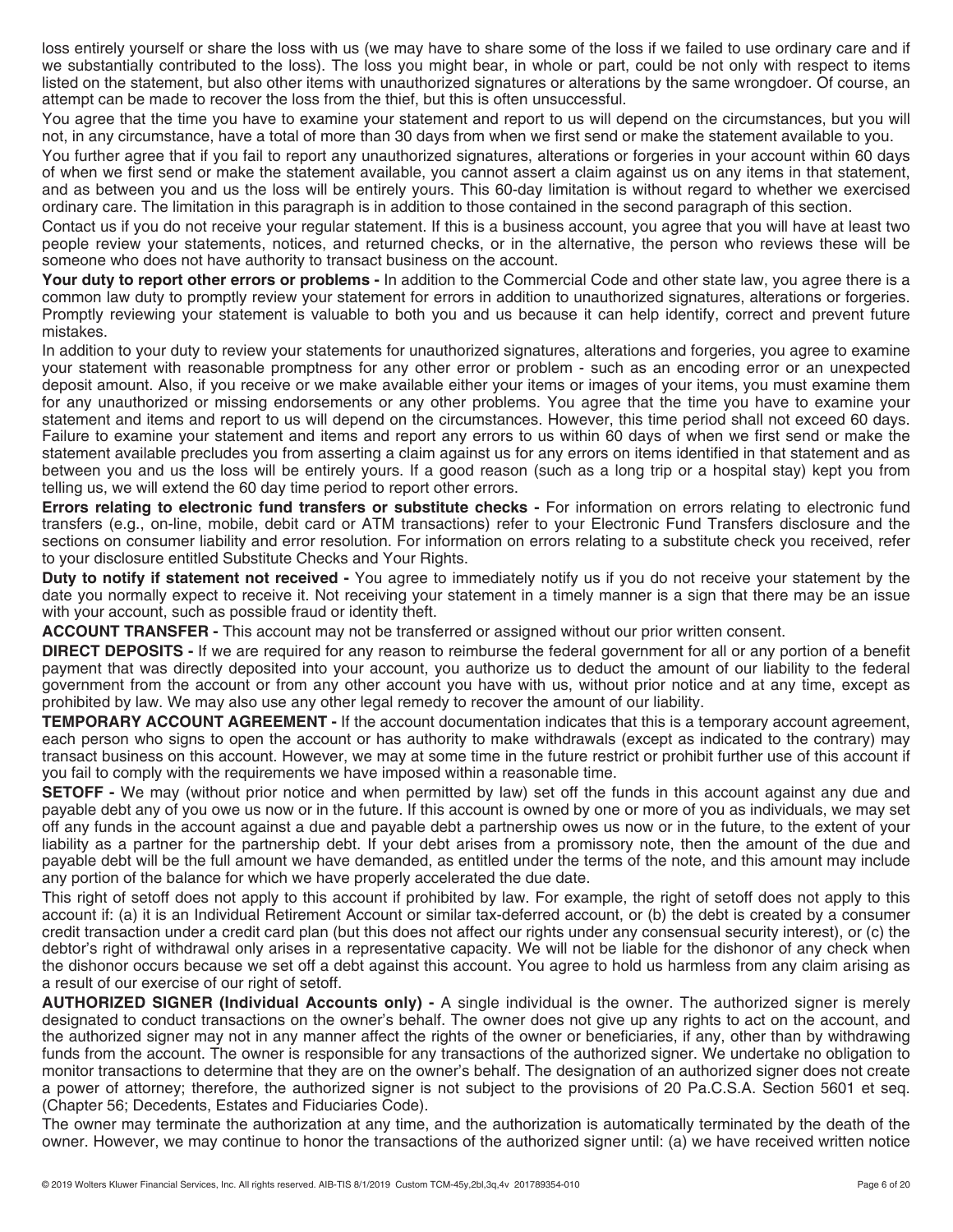<span id="page-8-0"></span>or have actual knowledge of the termination of authority, and (b) we have a reasonable opportunity to act on that notice or knowledge. We may refuse to accept the designation of an authorized signer.

**RESTRICTIVE LEGENDS OR ENDORSEMENTS -** The automated processing of the large volume of checks we receive prevents us from inspecting or looking for restrictive legends, restrictive endorsements or other special instructions on every check. For this reason, we are not required to honor any restrictive legend or endorsement or other special instruction placed on checks you write unless we have agreed in writing to the restriction or instruction. Unless we have agreed in writing, we are not responsible for any losses, claims, damages, or expenses that result from your placement of these restrictions or instructions on your checks. Examples of restrictive legends placed on checks are "must be presented within 90 days" or "not valid for more than \$1,000.00." The payee's signature accompanied by the words "for deposit only" is an example of a restrictive endorsement.

**FACSIMILE SIGNATURES -** Unless you make advance arrangements with us, we have no obligation to honor facsimile signatures on your checks or other orders. If we do agree to honor items containing facsimile signatures, you authorize us, at any time, to charge you for all checks, drafts, or other orders, for the payment of money, that are drawn on us. You give us this authority regardless of by whom or by what means the facsimile signature(s) may have been affixed so long as they resemble the facsimile signature specimen filed with us, and contain the required number of signatures for this purpose. You must notify us at once if you suspect that your facsimile signature is being or has been misused.

**CHECK PROCESSING -** We process items mechanically by relying solely on the information encoded in magnetic ink along the bottom of the items. This means that we do not individually examine all of your items to determine if the item is properly completed, signed and endorsed or to determine if it contains any information other than what is encoded in magnetic ink. You agree that we have exercised ordinary care if our automated processing is consistent with general banking practice, even though we do not inspect each item. Because we do not inspect each item, if you write a check to multiple payees, we can properly pay the check regardless of the number of endorsements unless you notify us in writing that the check requires multiple endorsements. We must receive the notice in time for us to have a reasonable opportunity to act on it, and you must tell us the precise date of the check, amount, check number and payee. We are not responsible for any unauthorized signature or alteration that would not be identified by a reasonable inspection of the item. Using an automated process helps us keep costs down for you and all account holders.

**CHECK CASHING -** We may charge a fee for anyone that does not have an account with us who is cashing a check, draft or other instrument written on your account. We may also require reasonable identification to cash such a check, draft or other instrument. We can decide what identification is reasonable under the circumstances and such identification may be documentary or physical and may include collecting a thumbprint or fingerprint.

**ENDORSEMENTS -** We may accept for deposit any item payable to you or your order, even if they are not endorsed by you. We may give cash back to any one of you. We may supply any missing endorsement(s) for any item we accept for deposit or collection, and you warrant that all endorsements are genuine.

To ensure that your check or share draft is processed without delay, you must endorse it (sign it on the back) in a specific area. Your entire endorsement (whether a signature or a stamp) along with any other endorsement information (e.g. additional endorsements, ID information, driver's license number, etc.) must fall within  $1/z$ " of the "trailing edge" of a check. Endorsements must be made in blue or black ink, so that they are readable by automated check processing equipment.

As you look at the front of a check, the "trailing edge" is the left edge. When you flip the check over, be sure to keep all endorsement information within  $1\frac{1}{2}$ " of that edge.



It is important that you confine the endorsement information to this area since the remaining blank space will be used by others in the processing of the check to place additional needed endorsements and information. You agree that you will indemnify, defend, and hold us harmless for any loss, liability, damage or expense that occurs because your endorsement, another endorsement or information you have printed on the back of the check obscures our endorsement.

These endorsement guidelines apply to both personal and business checks.

**DEATH OR INCOMPETENCE -** You agree to notify us promptly if any person with a right to withdraw funds from your account(s) dies or is adjudicated (determined by the appropriate official) incompetent. We may continue to honor your checks, items, and instructions until: (a) we know of your death or adjudication of incompetence, and (b) we have had a reasonable opportunity to act on that knowledge. You agree that we may pay or certify checks drawn on or before the date of death or adjudication of incompetence for up to ten (10) days after your death or adjudication of incompetence unless ordered to stop payment by someone claiming an interest in the account.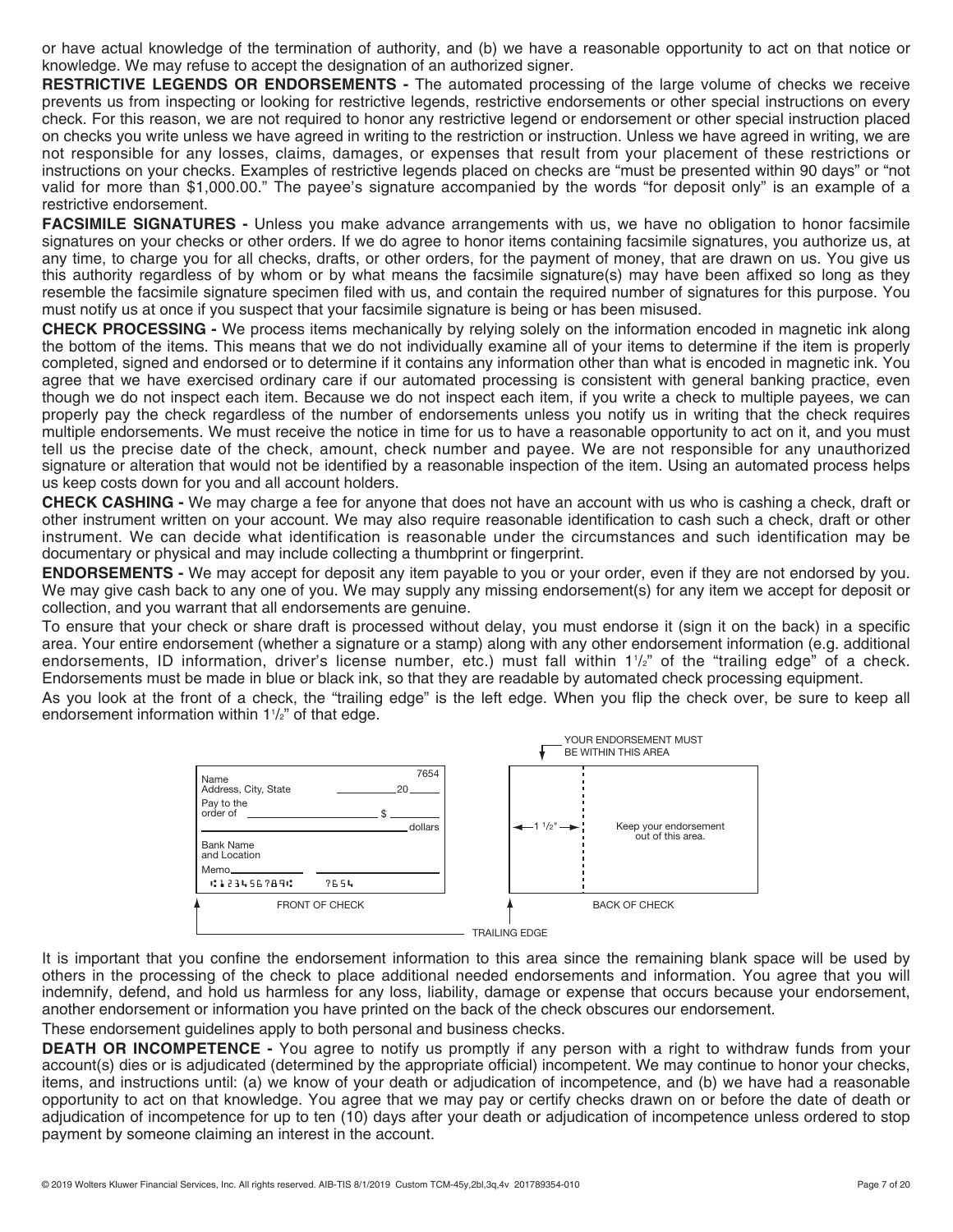<span id="page-9-0"></span>**FIDUCIARY ACCOUNTS** - Accounts may be opened by a person acting in a fiduciary capacity. A fiduciary is someone who is appointed to act on behalf of and for the benefit of another. We are not responsible for the actions of a fiduciary, including the misuse of funds. This account may be opened and maintained by a person or persons named as a trustee under a written trust agreement, or as executors, administrators, or conservators under court orders. You understand that by merely opening such an account, we are not acting in the capacity of a trustee in connection with the trust nor do we undertake any obligation to monitor or enforce the terms of the trust or letters.

**CREDIT VERIFICATION -** You agree that we may verify credit and employment history by any necessary means, including preparation of a credit report by a credit reporting agency.

**LEGAL ACTIONS AFFECTING YOUR ACCOUNT -** If we are served with a subpoena, restraining order, writ of attachment or execution, levy, garnishment, search warrant, or similar order relating to your account (termed "legal action" in this section), we will comply with that legal action. Or, in our discretion, we may freeze the assets in the account and not allow any payments out of the account until a final court determination regarding the legal action. We may do these things even if the legal action involves less than all of you. In these cases, we will not have any liability to you if there are insufficient funds to pay your items because we have withdrawn funds from your account or in any way restricted access to your funds in accordance with the legal action. Any fees or expenses we incur in responding to any legal action (including, without limitation, attorneys' fees and our internal expenses) may be charged against your account. The list of fees applicable to your account(s) provided elsewhere may specify additional fees that we may charge for certain legal actions.

#### **ACCOUNT SECURITY -**

**Duty to protect account information and methods of access -** It is your responsibility to protect the account numbers and electronic access devices (e.g., an ATM card) we provide you for your account(s). Do not discuss, compare, or share information about your account number(s) with anyone unless you are willing to give them full use of your money. An account number can be used by thieves to issue an electronic debit or to encode your number on a false demand draft which looks like and functions like an authorized check. If you furnish your access device and grant actual authority to make transfers to another person (a family member or coworker, for example) who then exceeds that authority, you are liable for the transfers unless we have been notified that transfers by that person are no longer authorized.

Your account number can also be used to electronically remove money from your account, and payment can be made from your account even though you did not contact us directly and order the payment.

You must also take precaution in safeguarding your blank checks. Notify us at once if you believe your checks have been lost or stolen. As between you and us, if you are negligent in safeguarding your checks, you must bear the loss entirely yourself or share the loss with us (we may have to share some of the loss if we failed to use ordinary care and if we substantially contributed to the loss).

**Positive pay and other fraud prevention services -** Except for consumer electronic fund transfers subject to Regulation E, you agree that if we offer you services appropriate for your account to help identify and limit fraud or other unauthorized transactions against your account, and you reject those services, you will be responsible for any fraudulent or unauthorized transactions which could have been prevented by the services we offered. You will not be responsible for such transactions if we acted in bad faith or to the extent our negligence contributed to the loss. Such services include positive pay or commercially reasonable security procedures. If we offered you a commercially reasonable security procedure which you reject, you agree that you are responsible for any payment order, whether authorized or not, that we accept in compliance with an alternative security procedure that you have selected. The positive pay service can help detect and prevent check fraud and is appropriate for account holders that issue: a high volume of checks, a lot of checks to the general public, or checks for large dollar amounts.

**TELEPHONIC INSTRUCTIONS -** Unless required by law or we have agreed otherwise in writing, we are not required to act upon instructions you give us via facsimile transmission or leave by voice mail or on a telephone answering machine.

**MONITORING AND RECORDING TELEPHONE CALLS AND CONSENT TO RECEIVE COMMUNICATIONS -** Subject to federal and state law, we may monitor or record phone calls for security reasons, to maintain a record and to ensure that you receive courteous and efficient service. You consent in advance to any such recording.

To provide you with the best possible service in our ongoing business relationship for your account we may need to contact you about your account from time to time by telephone, text messaging or email. However, we first obtain your consent to contact you about your account in compliance with applicable consumer protection provisions in the federal Telephone Consumer Protection Act of 1991 (TCPA), CAN-SPAM Act and their related federal regulations and orders issued by the Federal Communications Commission (FCC).

• Your consent is limited to your account, and as authorized by applicable law and regulations.

• Your consent is voluntary and not conditioned on the purchase of any product or service from us.

With the above understandings, you authorize us to contact you regarding your account throughout its existence using any telephone numbers or email addresses that you have previously provided to us by virtue of an existing business relationship or that you may subsequently provide to us.

This consent is regardless of whether the number we use to contact you is assigned to a landline, a paging service, a cellular wireless service, a specialized mobile radio service, other radio common carrier service or any other service for which you may be charged for the call. You further authorize us to contact you through the use of voice, voice mail and text messaging, including the use of pre-recorded or artificial voice messages and an automated dialing device.

If necessary, you may change or remove any of the telephone numbers or email addresses at any time using any reasonable means to notify us.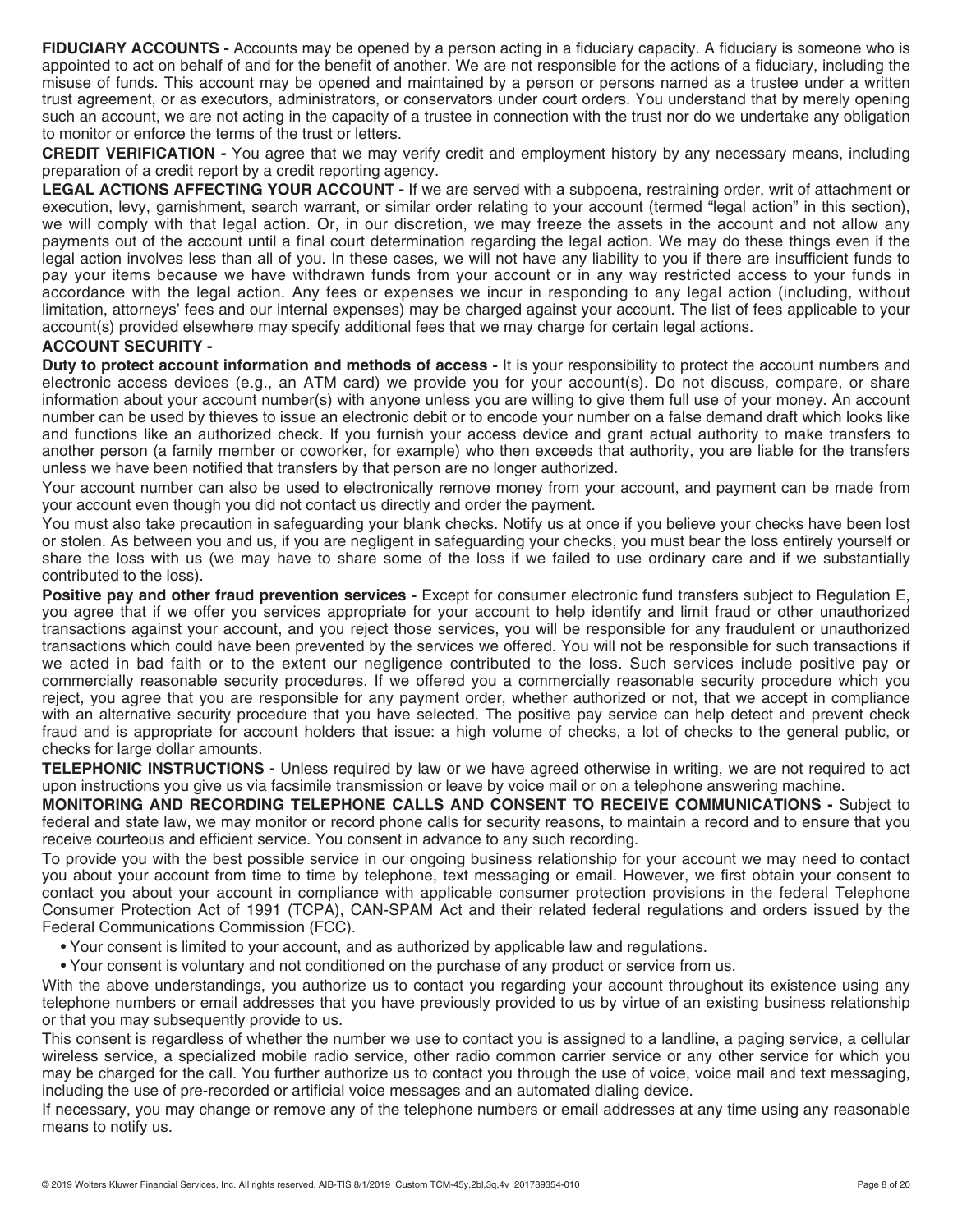<span id="page-10-0"></span>**CLAIM OF LOSS -** The following rules do not apply to a transaction or claim related to a consumer electronic fund transfer governed by Regulation E (e.g., an everyday consumer debit card or ATM transaction). The error resolution procedures for consumer electronic fund transfers can be found in our initial Regulation E disclosure titled, "Electronic Fund Transfers." For other transactions or claims, if you claim a credit or refund because of a forgery, alteration, or any other unauthorized withdrawal, you agree to cooperate with us in the investigation of the loss, including giving us an affidavit containing whatever reasonable information we require concerning your account, the transaction, and the circumstances surrounding the loss. You will notify law enforcement authorities of any criminal act related to the claim of lost, missing, or stolen checks or unauthorized withdrawals. We will have a reasonable period of time to investigate the facts and circumstances surrounding any claim of loss. Unless we have acted in bad faith, we will not be liable for special or consequential damages, including loss of profits or opportunity, or for attorneys' fees incurred by you.

You agree that you will not waive any rights you have to recover your loss against anyone who is obligated to repay, insure, or otherwise reimburse you for your loss. You will pursue your rights or, at our option, assign them to us so that we may pursue them. Our liability will be reduced by the amount you recover or are entitled to recover from these other sources.

**EARLY WITHDRAWAL PENALTIES (and involuntary withdrawals) -** We may impose early withdrawal penalties on a withdrawal from a Certificate of Deposit even if you don't initiate the withdrawal. For instance, the early withdrawal penalty may be imposed if the withdrawal is caused by our setoff against funds in the account or as a result of an attachment or other legal process. We may close your account and impose the early withdrawal penalty on the entire account balance in the event of a partial early withdrawal. See your notice of penalty for early withdrawals for additional information.

**ADDRESS OR NAME CHANGES -** You are responsible for notifying us of any change in your address or your name. Unless we agree otherwise, change of address or name must be made in writing by at least one of the account holders. Informing us of your address or name change on a check reorder form is not sufficient. We will attempt to communicate with you only by use of the most recent address you have provided to us. If provided elsewhere, we may impose a service fee if we attempt to locate you.

**RESOLVING ACCOUNT DISPUTES** - We may place an administrative hold on the funds in your account (refuse payment or withdrawal of the funds) if it becomes subject to a claim adverse to (1) your own interest; (2) others claiming an interest as survivors or beneficiaries of your account; or (3) a claim arising by operation of law. The hold may be placed for such period of time as we believe reasonably necessary to allow a legal proceeding to determine the merits of the claim or until we receive evidence satisfactory to us that the dispute has been resolved. We will not be liable for any items that are dishonored as a consequence of placing a hold on funds in your account for these reasons.

**WAIVER OF NOTICES -** To the extent permitted by law, you waive any notice of non-payment, dishonor or protest regarding any items credited to or charged against your account. For example, if you deposit an item and it is returned unpaid or we receive a notice of nonpayment, we do not have to notify you unless required by federal Regulation CC or other law.

**ACH AND WIRE TRANSFERS -** This agreement is subject to Article 4A of the Uniform Commercial Code - Fund Transfers as adopted in the state in which you have your account with us. If you originate a fund transfer and you identify by name and number a beneficiary financial institution, an intermediary financial institution or a beneficiary, we and every receiving or beneficiary financial institution may rely on the identifying number to make payment. We may rely on the number even if it identifies a financial institution, person or account other than the one named. You agree to be bound by automated clearing house association rules. These rules provide, among other things, that payments made to you, or originated by you, are provisional until final settlement is made through a Federal Reserve Bank or payment is otherwise made as provided in Article 4A-403(a) of the Uniform Commercial Code. If we do not receive such payment, we are entitled to a refund from you in the amount credited to your account and the party originating such payment will not be considered to have paid the amount so credited. Credit entries may be made by ACH. If we receive a payment order to credit an account you have with us by wire or ACH, we are not required to give you any notice of the payment order or credit.

**UNCLAIMED PROPERTY -** The law establishes procedures under which unclaimed property must be surrendered to the state. (We may have our own rules regarding dormant accounts, and if we charge a fee for dormant accounts it will be disclosed to you elsewhere.) Generally, the funds in your account are considered unclaimed if you have not had any activity or communication with us regarding your account over a period of years. Ask us if you want further information about the period of time or type of activity that will prevent your account from being unclaimed. If your funds are surrendered to the state, you may be able to reclaim them, but your claim must be presented to the state. Once your funds are surrendered, we no longer have any liability or responsibility with respect to the funds.

—————————————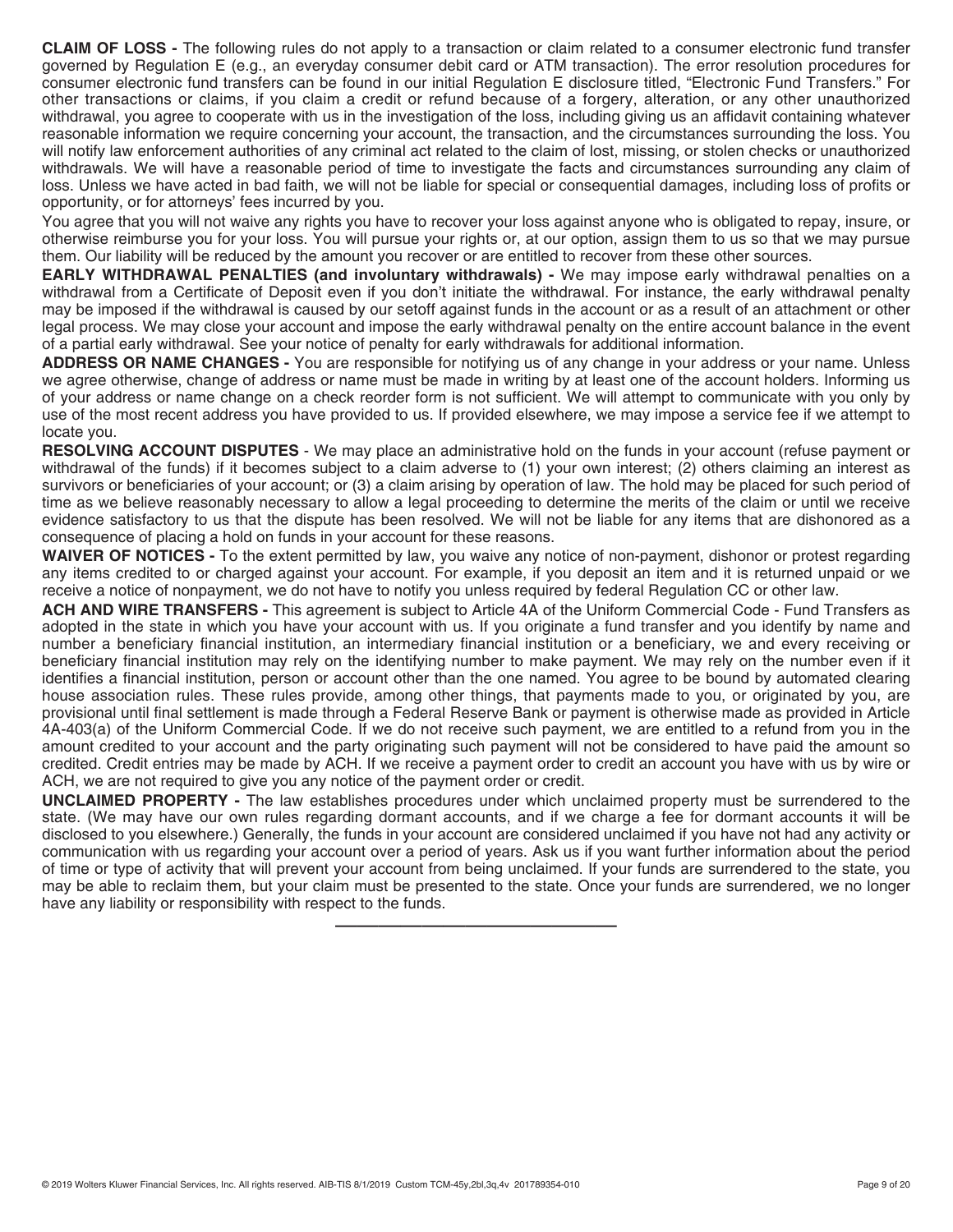# **ELECTRONIC FUND TRANSFERS YOUR RIGHTS AND RESPONSIBILITIES**

<span id="page-11-0"></span>Indicated below are types of Electronic Fund Transfers we are capable of handling, some of which may not apply to your account. Please read this disclosure carefully because it tells you your rights and obligations for the transactions listed. You should keep this notice for future reference.

**Electronic Fund Transfers Initiated By Third Parties.** You may authorize a third party to initiate electronic fund transfers between your account and the third party's account. These transfers to make or receive payment may be one-time occurrences or may recur as directed by you. These transfers may use the Automated Clearing House (ACH) or other payments network. Your authorization to the third party to make these transfers can occur in a number of ways. For example, your authorization to convert a check to an electronic fund transfer or to electronically pay a returned check charge can occur when a merchant provides you with notice and you go forward with the transaction (typically, at the point of purchase, a merchant will post a sign and print the notice on a receipt). In all cases, these third party transfers will require you to provide the third party with your account number and bank information. This information can be found on your check as well as on a deposit or withdrawal slip. Thus, you should only provide your bank and account information (whether over the phone, the Internet, or via some other method) to trusted third parties whom you have authorized to initiate these electronic fund transfers. Examples of these transfers include, but are not limited to:

- **Preauthorized credits.** You may make arrangements for certain direct deposits to be accepted into your checking or savings account(s).
- **Preauthorized payments.** You may make arrangements to pay certain recurring bills from your checking or savings account(s).
- **Electronic check conversion.** You may authorize a merchant or other payee to make a one-time electronic payment from your checking account using information from your check to pay for purchases or pay bills.
- **Electronic returned check charge.** You may authorize a merchant or other payee to initiate an electronic funds transfer to collect a charge in the event a check is returned for non-sufficient funds.

**Access 24 Transfers - types of transfers -** You may access your account by telephone 24 hours a day at (215) 513-0825 or toll free at (888) 256-8828 using your personal identification number, a touch tone phone, and your account numbers, to:

- transfer funds from your Harleysville Bank Checking Account to your Savings Account or Loan Account
- transfer funds from your Harleysville Bank Savings Account to your Checking Account or Loan Account (Transfers between accounts are restricted to those accounts that have identical social security numbers as the registered taxpayer identification number for the account).
- get information about your account(s)

There is no limitation on the dollar amount of any of the above telephone banking electronic funds transfers that you can make with us.

**Access 24 Terms and Conditions -** By using Harleysville Bank's Access 24 Telephone Banking Program you agree to the terms of this Agreement. Joint account holders and other persons who are authorized to use the PIN and Harleysville Bank's Access 24 Telephone Banking Program are also bound by the terms and conditions contained in this Agreement and the Disclosure Statement for Harleysville Bank's Access 24 Telephone Banking Program.

**Transaction Services -** You authorize us to debit or credit your account(s) in accordance with the transactions conducted using Harleysville Bank's Access 24 Telephone Banking Program. You agree that Harleysville Bank may treat the instructions that you give us through Harleysville Bank Access 24 Telephone Banking Program as if those instructions were written payment orders, withdrawal orders, deposit orders or other orders bearing your genuine signatures.

**Account Rules and Regulations -** You agree that the use of Harleysville Bank's Access 24 Telephone Banking Program described in this Agreement are subject to the rules and regulations of each account that is accessed by such services.

**Use of the Personal Identification Number (PIN) -** Harleysville Bank's Access 24 Telephone Banking Program is an automated service that can perform many of the same tasks as a human teller. Your PIN number to access Harleysville Bank's Access 24 Telephone Program acts as your signature. This PIN identifies the user of the number to our Harleysville Bank's Access 24 Telephone Banking Program and validates the directions given just as your actual signature and other proof identify you and validate your directions to us.

**PIN Number Must Remain Confidential -** Your PIN number is an identification code that is personal and confidential. The use of the PIN number is a security method by which we are helping you to maintain the security of your account(s). Therefore, YOU AGREE TO TAKE ALL REASONABLE PRECAUTIONS THAT NO ONE ELSE LEARNS YOUR PIN NUMBER.

**Liability -** You agree to contact us at once if you believe your PIN number has been lost or stolen or money is missing from your account(s). You also agree that if your statement shows transactions that you did not make and you do not contact us within sixty (60) days after the statement was mailed to you that you may not get back any money lost after that time. You agree to cooperate with us in the investigation of any claim or dispute and provide us with information and documentation as may be necessary in order to assist us in resolving your claim or dispute. YOU AGREE THAT IF YOU GIVE YOUR PIN NUMBER(S) TO SOMEONE ELSE TO USE, YOU ARE AUTHORIZING THEM TO ACT ON YOUR BEHALF AND YOU WILL BE RESPONSIBLE FOR ANY USE OF THE NUMBER(S) BY THEM TO ACCESS HARLEYSVILLE BANK'S ACCESS 24 TELEPHONE BANKING PROGRAM.

You may contact Harleysville Bank at (215) 256-8828 during regular business hours and confirm the information in writing to the attention of the Security Officer at Harleysville Bank, 271 Main Street, Harleysville, PA 19438.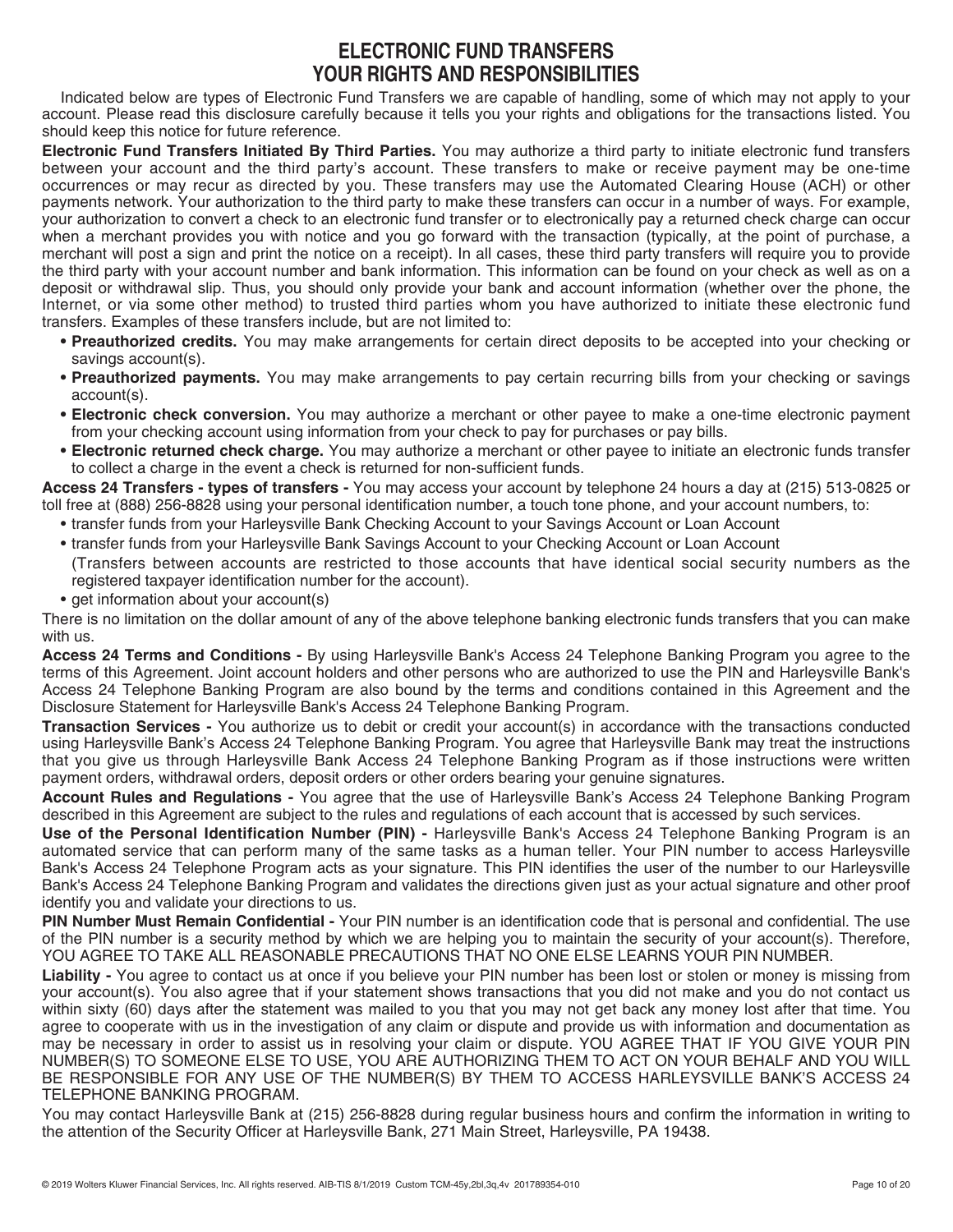**Joint Ownership -** If the PIN issued for use with Harleysville Bank's Access 24 Telephone Banking Program is issued for use with any joint ownership accounts, you agree to be jointly and severally liable under the terms of this Agreement and the agreement for any such accounts. You agree to accept all liability which can legally be imposed for each use of the PIN with Harleysville Bank's Access 24 Telephone Banking Program, whether or not authorized by you.

**Amendment of this Agreement -** This agreement will remain in effect until revoked in writing by either of us. We may change the terms of this Agreement at any time, including changes to services. We will notify you of the changes as required by law. Your use of Harleysville Bank's Access 24 Telephone Banking Program or any additional service(s) after the effective date of the change will constitute your acceptance of an agreement to the change.

**Right to Revoke Access -** We have the right to revoke or to refuse access to or terminate Harleysville Bank's Access 24 Telephone Banking Program at any time, without cause or notice. Your Harleysville Bank Access 24 Telephone Banking Program privileges may also be revoked if any of the accounts that are used with Harleysville Bank's Access 24 Telephone Banking Program become overdrawn.

**Limitation on the use of Harleysville Bank's Access 24 Telephone Banking Program -** You will be denied the use of Harleysville Bank's Access 24 Telephone Banking Program if you do not enter the correct four digits of your PIN number or Harleysville Bank's account number. Your transaction requests will be denied if you do not have adequate funds in your account. Your transaction request will also be denied if you exceed the transfer limitation on your account(s). Transactions conducted on a business day before 4:00 p.m. Monday through Friday are posted to your account as of that business day. Transactions conducted on a business day after that time, Saturday, Sunday or one of the Federal holidays are posted to your account the next business day.

**ATM Transfers - types of transfers and dollar limitations -** You may access your account(s) by ATM using your Debit Mastercard<sup>®</sup> and personal identification number, to:

- make deposits to checking or savings account(s)
- get cash withdrawals from checking or savings account(s)
- **-** you may withdraw no more than \$520.00 per calendar day
- transfer funds between checking and savings account(s) upon request
- get information about:
- **-** the account balance of your checking or savings account(s)

## Some of these services may not be available at all terminals.

**Types of Debit Mastercard® Point-of-Sale Transactions -** You may access your checking account(s) to purchase goods (in person, online, or by phone), pay for services (in person, online, or by phone), get cash from a merchant, if the merchant permits, or from a participating financial institution, and do anything that a participating merchant will accept.

## **Point-of-Sale Transactions - dollar limitations -** Using your card:

- you may not exceed \$1,200.00 in signature based transactions per calendar day
- you may not exceed \$520.00 in PIN-based point-of-sale transactions per calendar day, in combination with ATM withdrawals
- the purchase returns limit on your card is \$1,200.00 per calendar day

## **Special Limits:**

We have the ability to set special limits for some of our customers. If we set special limits for you, we will provide you with written disclosure of your special limits.

## **Purchase Transactions:**

**Point of Sale (POS) Transactions -** You may use your Debit Mastercard® with your PIN at any retail establishment ("Merchant") where Debit Mastercards® are accepted to purchase goods and services and/or to obtain cash where permitted by the merchant ("Purchase"). The amount of all such purchases (including any cash obtained, if permitted) will be deducted from your primary checking account.

**Signature Transactions -** You may use your Harleysville Bank Debit Mastercard® at any retail establishment ("Merchant") where Mastercards are accepted to purchase goods and services where permitted by the merchant ("Purchase"). The amount of all such purchases will be deducted from your primary checking account. This type of purchase transaction will require your signature authorization.

When you make a purchase using the Debit Mastercard® you will be requesting us to withdraw funds from your selected primary checking account in the amount of the purchase and directing or ordering us to pay these funds to such merchant.\* Any purchase refund made by a merchant will be posted to your primary checking account.

\*If you plan to travel internationally and use your Debit Mastercard®, you must first call our Deposit Services Department at 215-256-9608.

\*Car rentals, gas purchases, and hotel authorization may result in a temporary hold on funds.

**Currency Conversion.** If you initiate a transaction with your Debit Mastercard® in a currency other than US Dollars, Mastercard will convert the charge into a US Dollar amount. The Mastercard currency conversion procedure is based on rates observed in the wholesale market or, where applicable, on government-mandated rates. The currency conversion rate Mastercard generally uses is the rate for the applicable currency that is in effect on the day the transaction occurred. However, in limited situations, particularly where Mastercard transaction processing is being delayed, Mastercard may instead use the rate for the applicable currency in effect on the day the transaction is processed.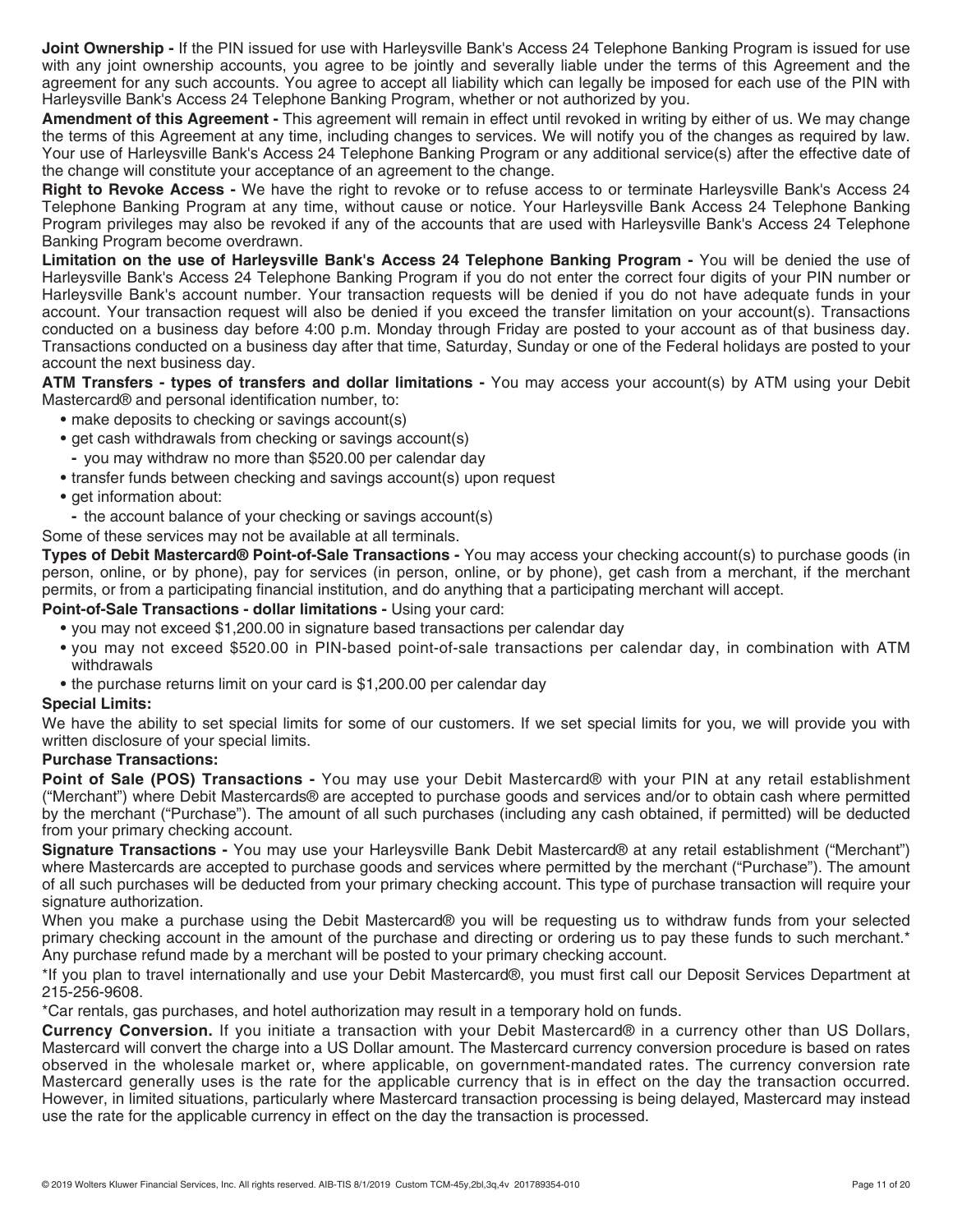**Advisory Against Illegal Use.** You agree not to use your card(s) for illegal gambling or other illegal purpose. Display of a payment card logo by, for example, an online merchant does not necessarily mean that transactions are lawful in all jurisdictions in which the cardholder may be located.

**Online Banking Transfers - types of transfers -** You may access your account(s) by computer through the internet by logging onto our website at [www.harleysvillebank.com](http://www.harleysvillebank.com) and using your user identification number and password, to:

- transfer funds between checking and savings account(s)
- transfer funds from line of credit to checking or savings account(s)
- make payments from checking or savings account(s) to loan account(s) with us
- make payments from checking to third parties
- get information about:
	- **-** the account balance of checking or savings account(s)
	- **-** recent deposits to checking or savings account(s)
- **-** recent withdrawals from checking or savings account(s)

**Mobile Banking Transfers - type of transfers -** You may access your account(s) using our mobile banking app, and using your online banking user identification and password, to:

- transfer funds between checking and savings account(s)
- transfer funds from line of credit to checking or savings account(s)
- make payments from checking or savings account(s) to loan account(s) with us
- make payments from checking to third parties
- deposit checks remotely using the mobile deposit service
- **-** refer to the separate mobile deposit agreement for additional information
- get information about:
	- **-** the account balance of checking or savings account(s)
	- **-** recent deposits to checking or savings account(s)
	- **-** recent withdrawals from checking or savings account(s)

With SMS (text banking), you may also:

- transfer funds between checking and savings account(s)
- transfer funds from line of credit to checking or savings account(s)
- get information about:
	- **-** the account balance of checking or savings account(s)
	- **-** recent deposits to checking or savings account(s)
	- **-** recent withdrawals from checking or savings account(s)

You may be charged access fees by your cell phone provider based on your individual plan. Web access is needed to use this service. Check with your cell phone provider for details on specific fees and charges.

#### **FEES**

- We do not charge for direct deposits to any type of account.
- We do not charge for preauthorized payments from any type of account.

Except as indicated elsewhere, we do not charge for these electronic fund transfers.

**ATM Operator/Network Fees.** When you use an ATM not owned by us, you may be charged a fee by the ATM operator or any network used (and you may be charged a fee for a balance inquiry even if you do not complete a fund transfer).

# **DOCUMENTATION**

- **Terminal transfers.** You can get a receipt at the time you make a transfer to or from your account using an automated teller machine or point-of-sale terminal. However, you may not get a receipt if the amount of the transfer is \$15 or less.
- **Preauthorized credits.** If you have arranged to have direct deposits made to your account at least once every 60 days from the same person or company, you can call us at (215) 256-8828, call our Access 24 Telephone Banking at (888) 256-8828, or log onto our Online Banking service to find out whether or not the deposit has been made.

#### **• Periodic statements.**

You will get a monthly account statement from us for your checking or savings accounts.

#### **PREAUTHORIZED PAYMENTS**

**• Right to stop payment and procedure for doing so.** If you have told us in advance to make regular payments out of your account, you can stop any of these payments. Here is how:

Call or write us at the telephone number or address listed in this disclosure in time for us to receive your request 3 business days or more before the payment is scheduled to be made. If you call, we may also require you to put your request in writing and get it to us within 14 days after you call.

We will charge you for each stop-payment order you give. (Refer to Miscellaneous Fee Schedule.)

**• Notice of varying amounts.** If these regular payments may vary in amount, the person you are going to pay will tell you, 10 days before each payment, when it will be made and how much it will be. (You may choose instead to get this notice only when the payment would differ by more than a certain amount from the previous payment, or when the amount would fall outside certain limits that you set.)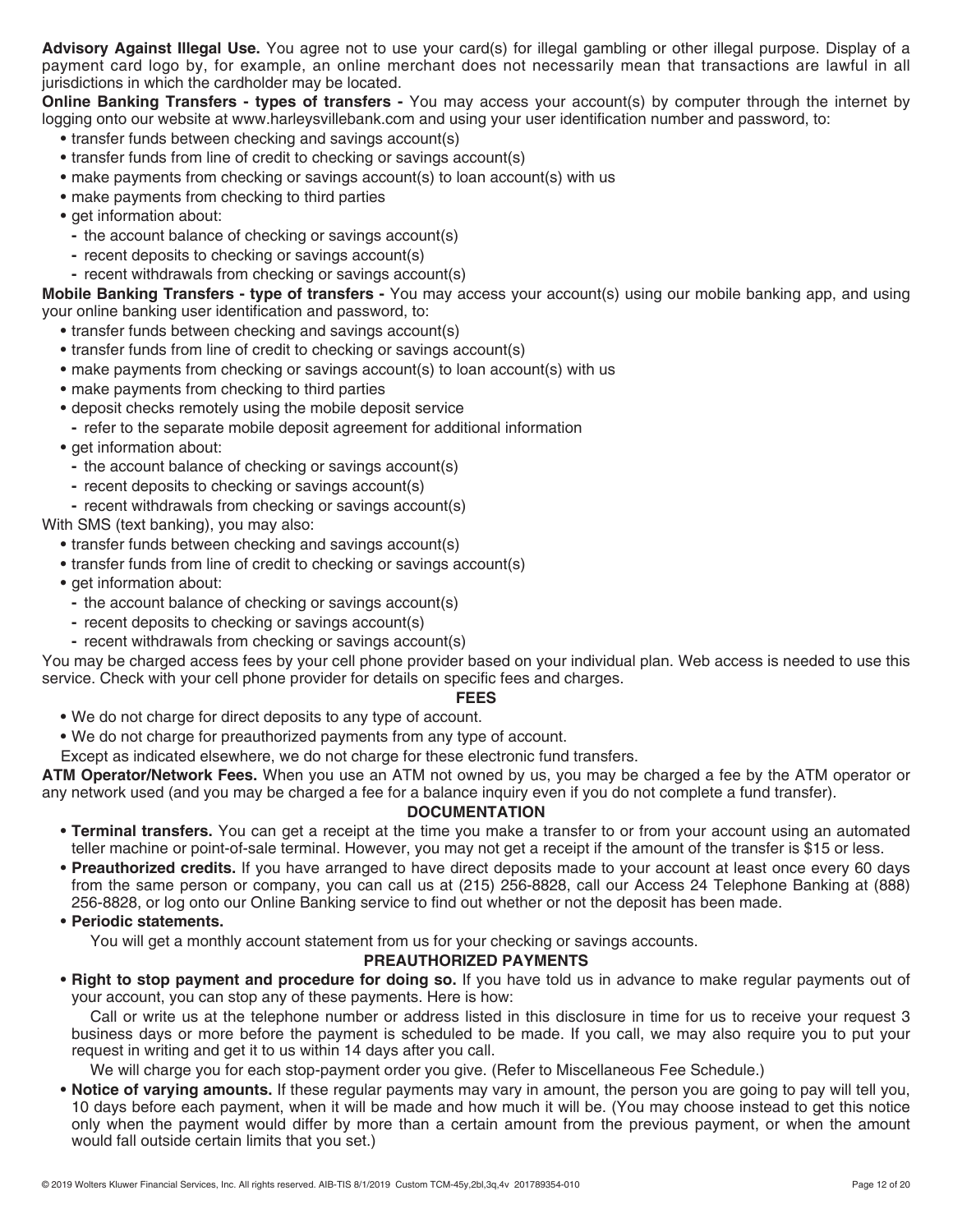**• Liability for failure to stop payment of preauthorized transfer.** If you order us to stop one of these payments 3 business days or more before the transfer is scheduled, and we do not do so, we will be liable for your losses or damages.

# **FINANCIAL INSTITUTION'S LIABILITY**

**Liability for failure to make transfers.** If we do not complete a transfer to or from your account on time or in the correct amount according to our agreement with you, we will be liable for your losses or damages. However, there are some exceptions. We will not be liable, for instance:

- (1) If, through no fault of ours, you do not have enough money in your account to make the transfer.
- (2) If you have an overdraft line and the transfer would go over the credit limit.
- (3) If the automated teller machine where you are making the transfer does not have enough cash.
- (4) If the terminal or system was not working properly and you knew about the breakdown when you started the transfer.
- (5) If circumstances beyond our control (such as fire or flood) prevent the transfer, despite reasonable precautions that we have taken.
- (6) There may be other exceptions stated in our agreement with you.

# **CONFIDENTIALITY**

We will disclose information to third parties about your account or the transfers you make:

- (1) where it is necessary for completing transfers; or
- (2) in order to verify the existence and condition of your account for a third party, such as a credit bureau or merchant; or
- (3) in order to comply with government agency or court orders; or
- (4) as explained in the separate Privacy Disclosure.

# **UNAUTHORIZED TRANSFERS**

# **(a) Consumer liability.**

*• Generally.* Tell us AT ONCE if you believe your card and/or code has been lost or stolen, or if you believe that an electronic fund transfer has been made without your permission using information from your check. Telephoning is the best way of keeping your possible losses down. You could lose all the money in your account (plus your maximum overdraft line of credit). If you tell us within 2 business days after you learn of the loss or theft of your card and/or code, you can lose no more than \$50 if someone used your card and/or code without your permission.

If you do NOT tell us within 2 business days after you learn of the loss or theft of your card and/or code, and we can prove we could have stopped someone from using your card and/or code without your permission if you had told us, you could lose as much as \$500.

Also, if your statement shows transfers that you did not make, including those made by card, code or other means, tell us at once. If you do not tell us within 60 days after the statement was mailed to you, you may not get back any money you lost after the 60 days if we can prove that we could have stopped someone from taking the money if you had told us in time.

If a good reason (such as a long trip or a hospital stay) kept you from telling us, we will extend the time periods.

**•** *Additional Limits on Liability for Debit Mastercard®.* You will not be liable for any unauthorized transactions using your Debit Mastercard® if: (i) you can demonstrate that you have exercised reasonable care in safeguarding your card from the risk of loss or theft, and (ii) upon becoming aware of a loss or theft, you promptly report the loss or theft to us. Mastercard is a registered trademark, and the circles design is a trademark of Mastercard International Incorporated.

**(b) Contact in event of unauthorized transfer.** If you believe your card and/or code has been lost or stolen, call or write us at the telephone number or address listed in this disclosure. You should also call the number or write to the address listed in this disclosure if you believe a transfer has been made using the information from your check without your permission.

# **ERROR RESOLUTION NOTICE**

In Case of Errors or Questions About Your Electronic Transfers, Call or Write us at the telephone number or address listed in this disclosure, as soon as you can, if you think your statement or receipt is wrong or if you need more information about a transfer listed on the statement or receipt. We must hear from you no later than 60 days after we sent the FIRST statement on which the problem or error appeared.

- (1) Tell us your name and account number (if any).
- (2) Describe the error or the transfer you are unsure about, and explain as clearly as you can why you believe it is an error or why you need more information.
- (3) Tell us the dollar amount of the suspected error.

If you tell us orally, we may require that you send us your complaint or question in writing within 10 business days.

We will determine whether an error occurred within 10 business days (20 business days if the transfer involved a new account) after we hear from you and will correct any error promptly. If we need more time, however, we may take up to 45 days (90 days if the transfer involved a new account, a point-of-sale transaction, or a foreign-initiated transfer) to investigate your complaint or question. If we decide to do this, we will credit your account within 10 business days (20 business days if the transfer involved a new account) for the amount you think is in error, so that you will have the use of the money during the time it takes us to complete our investigation. If we ask you to put your complaint or question in writing and we do not receive it within 10 business days, we may not credit your account. Your account is considered a new account for the first 30 days after the first deposit is made, unless each of you already has an established account with us before this account is opened.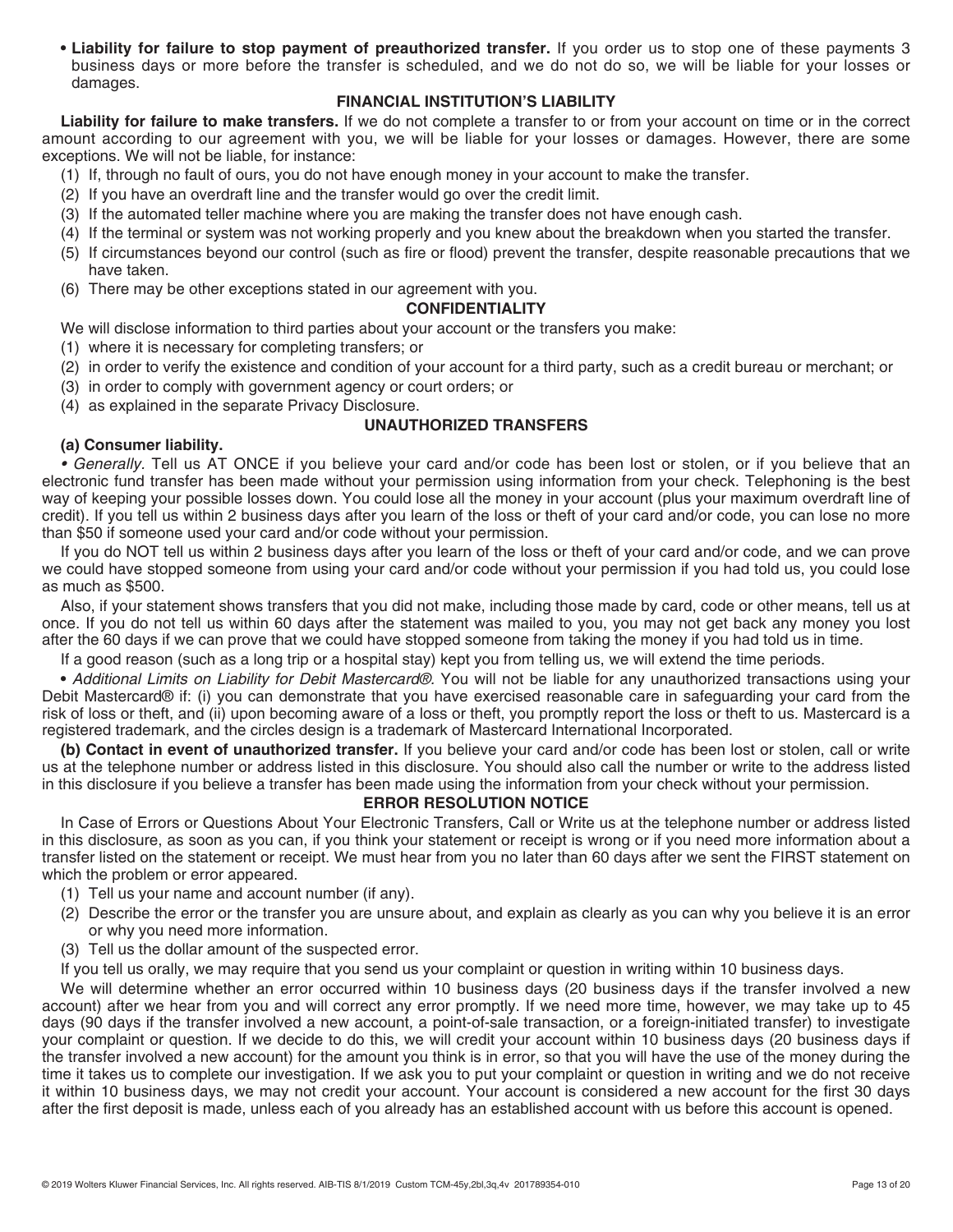We will tell you the results within three business days after completing our investigation. If we decide that there was no error, we will send you a written explanation.

You may ask for copies of the documents that we used in our investigation.

HARLEYSVILLE BANK DEPOSIT SERVICES DEPARTMENT 271 MAIN STREET HARLEYSVILLE, PA 19438-2495 Business Days: Monday through Friday Excluding Federal Holidays Phone: (215) 256-8828 or (800) 243-8700 **After business hours,** if you are reporting a lost or stolen DEBIT MASTERCARD®, please call (800) 528-2273. MORE DETAILED INFORMATION IS AVAILABLE ON REQUEST

—————————————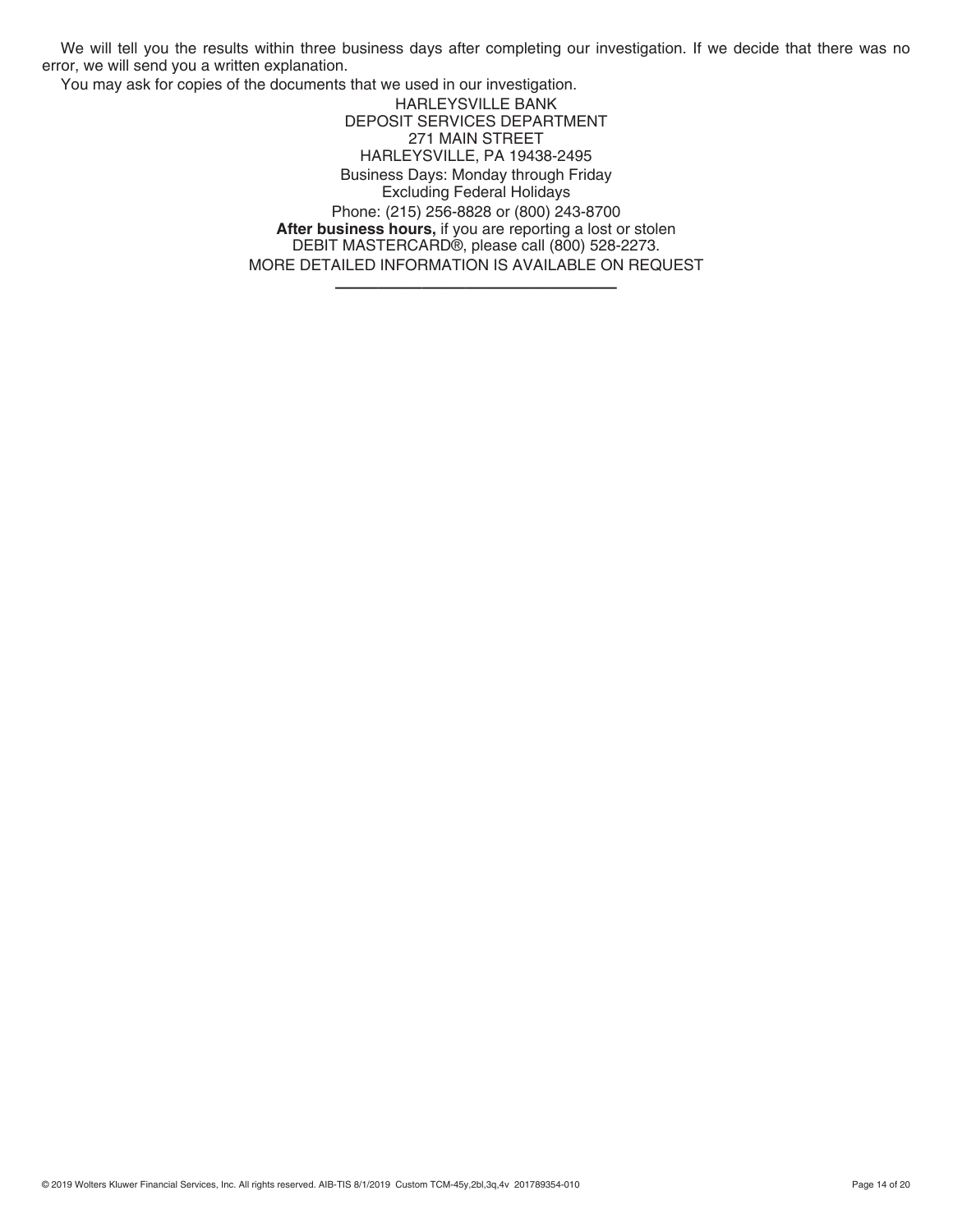# **YOUR ABILITY TO WITHDRAW FUNDS**

<span id="page-16-0"></span>This policy statement applies to "transaction" accounts, but not to savings deposits. Transaction accounts, in general, are accounts which permit an unlimited number of payments to third persons and an unlimited number of telephone and preauthorized transfers to other accounts of yours with us. Checking accounts are the most common transaction accounts. Savings accounts and money market deposit accounts are examples of savings deposits. Feel free to ask us whether any of your other accounts might also be under this policy.

Our policy is to make funds from your cash and check deposits available to you on the first business day after the day we receive your deposit. Electronic direct deposits will be available on the day we receive the deposit. Once the funds are available, you can withdraw them in cash and we will use the funds to pay checks that you have written.

Please remember that even after we have made funds available to you, and you have withdrawn the funds, you are still responsible for checks you deposit that are returned to us unpaid and for any other problems involving your deposit.

For determining the availability of your deposits, every day is a business day, except Saturdays, Sundays, and federal holidays. We consider a banking day the part of any business day on which an office of our bank is open for carrying on substantially all of our banking functions. If you make a deposit before closing on a business day that we are open, we will consider that day to be the day of your deposit. However, if you make a deposit after closing or on a day we are not open, we will consider that the deposit was made on the next business day we are open.

If you mail funds to us, the funds are considered deposited on the Business Day we receive them. Funds deposited in a night depository are considered deposited on the next Business Day the Bank is open.

If we cash a check for you that is drawn on another bank, we may withhold the availability of a corresponding amount of funds that are already in your account. Those funds will be available at the time funds from the check we cashed would have been available if you had deposited it.

If we accept for deposit a check that is drawn on another bank, we may make funds from the deposit available for withdrawal immediately but delay your availability to withdraw a corresponding amount of funds that you have on deposit in another account with us. The funds in the other account would then not be available for withdrawal until the time periods that are described elsewhere in this disclosure for the type of check that you deposited.

#### **LONGER DELAYS MAY APPLY**

**Case-by-case delays.** In some cases, we will not make all of the funds that you deposit by check available to you on the first business day after the day of your deposit. Depending on the type of check that you deposit, funds may not be available until the second business day after the day of your deposit. The first \$225 of your deposits, however, will be available on the first business day.

If we are not going to make all of the funds from your deposit available on the first business day, we will notify you at the time you make your deposit. We will also tell you when the funds will be available. If your deposit is not made directly to one of our employees, or if we decide to take this action after you have left the premises, we will mail you the notice by the day after we receive your deposit.

If you will need the funds from a deposit right away, you should ask us when the funds will be available.

**Safeguard exceptions.** In addition, funds you deposit by check may be delayed for a longer period under the following circumstances:

- We believe a check you deposit will not be paid.
- You deposit checks totaling more than \$5,525 on any one day.
- You redeposit a check that has been returned unpaid.
- You have overdrawn your account repeatedly in the last six months.

**•** There is an emergency, such as failure of computer or communications equipment.

We will notify you if we delay your ability to withdraw funds for any of these reasons, and we will tell you when the funds will be available. They will generally be available no later than the seventh business day after the day of your deposit.

## **SPECIAL RULES FOR NEW ACCOUNTS**

If you are a new customer, the following special rules will apply during the first 30 days your account is open. In addition to these rules, we will impose a two business day hold on all deposits during the first 90 days your account is open, if you are a new customer.

Funds from electronic direct deposits to your account will be available on the day we receive the deposit. Funds from deposits of cash, wire transfers, and the first \$5,525 of a day's total deposits of U.S. Treasury Checks, U.S. Postal Service Money Orders, Federal Reserve or Federal Home Loan Bank Checks, cashier's, certified, teller's, traveler's, and federal, state and local government checks will be available on the first business day after the day of your deposit if the deposit meets certain conditions. For example, the checks must be payable to you (and you may have to use a special deposit slip). The excess over \$5,525 will be available on the ninth business day after the day of your deposit. If your deposit of these checks (other than a U.S. Treasury check) is not made in person to one of our employees, the first \$5,525 will not be available until the second business day after the day of your deposit.

Funds from all other check deposits will be available on the seventh business day after the day of your deposit.

## **DEPOSITS AT AUTOMATED TELLER MACHINES**

Funds from any deposits (cash or checks) made at automated teller machines (ATMs) we do not own or operate will not be available until the second business day after the day of your deposit. This rule does not apply at ATMs that we own or operate.

—————————————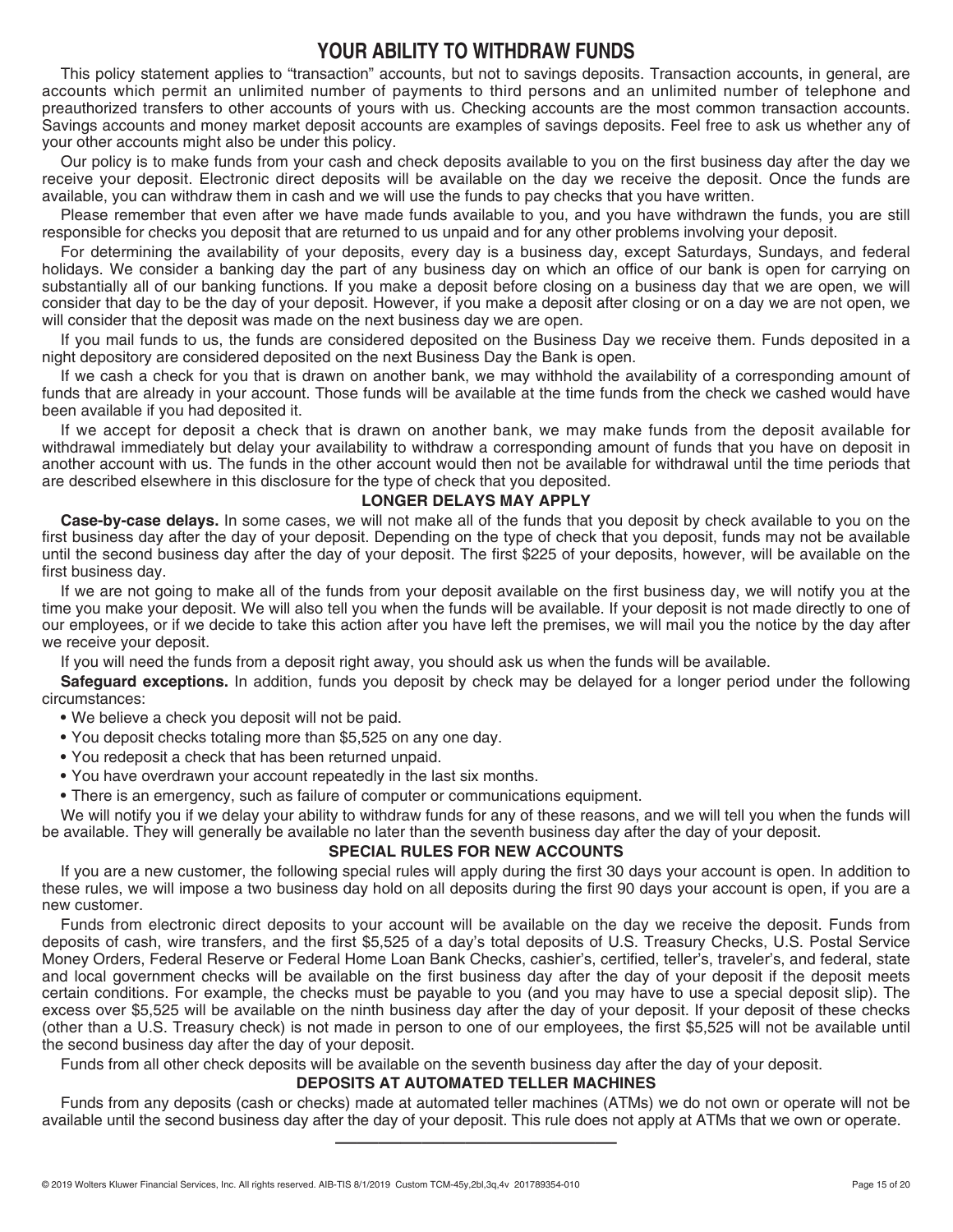# **TRUTH-IN-SAVINGS DISCLOSURE**

# **HARLEYSVILLE CASH BACK REWARDS CHECKING ACCOUNT**

<span id="page-17-0"></span>**Purpose and use of account -** This account is intended to be the accountholder's primary checking account in which payroll transactions and day-to-day spending activities including but not limited to grocery, gasoline, apparel, shopping, dining, sporting, and entertainment transactions are posted and settled. We expect the account's debit card to be used frequently throughout the month and for transactions amounts to reflect a wide dollar range. Small debit card transactions conducted on the same day at a single merchant and/or multiple transactions made during a condensed time period particularly near the end of a Monthly Qualification Cycle *are not* considered normal, day-to-day spending behavior.

**Rate information -** No interest will be earned on this account.

**Minimum balance to open the account -** You must deposit \$25.00 to open this account. No minimum balance is required to earn rewards.

**Qualifications -** To qualify for the Cash Back rewards and receive ATM reimbursements, you must meet the following requirements during the Monthly Qualification Cycle:

- Debit Cards: Have at least 12 debit card purchase transactions post and settle to your account per Monthly Qualification Cycle. Debit card transactions processed by merchants and received by the bank as ATM transactions do not count towards qualifying debit card transactions. Only debit card transactions processed by merchants and received by the bank as Point-of-Sale (POS) transactions count towards qualifying debit card transactions.
- Electronic Statements: Be enrolled and receive your monthly account statement electronically. Please contact us for details on how to enroll.
- Online Banking: Be enrolled and log into Online Banking at least one time per Monthly Qualification Cycle. Please contact us for details on how to enroll.

*Please note that transactions MUST post and settle to your account during the Monthly Qualification Cycle in order to receive rewards and to receive ATM reimbursements. Transactions may not be in a pending state to qualify as one of the qualifications. Transactions may take one or more business days from the date the transaction was made to post and settle to an account.* 

**Monthly Qualification Cycle -** Monthly Qualification Cycle schedule is one calendar day following the last business day of the prior statement cycle through the last business day of the current statement cycle. (See Monthly Qualification Cycle sheet for qualification dates)

**Cash back rewards -** When Cash Back qualifications are met during a Monthly Qualification Cycle, you will receive the disclosed percentage of cash back on debit card purchases that post and settle to your account during the Monthly Qualification Cycle, up to the disclosed maximum cash reward. This percentage and total cash back amount can change at any time. The cash back rewards will be credited to your account on the last day of your Statement Cycle. However, if you have a Saver account linked to your Cash Back account, your cash back rewards will be deposited directly into your Saver account on the last business day of the Statement Cycle. If you close your account before the rewards are credited to it, you will not receive the rewards. (See current rate schedule for cash reward percentages)

**ATM fee reimbursement -** If you have met your qualifications for the Monthly Qualification Cycle, we will reimburse you for ATM fees imposed by other U.S. financial institutions during the Monthly Qualification Cycle up to an aggregate amount of \$15.00 per Monthly Qualification Cycle. ATM fee reimbursements will be credited to your account on the last day of your Statement Cycle. However, if you have a Saver account linked to your Cash Back account, any fee reimbursements will be deposited directly into your Saver account on the last business day of the Statement Cycle. ATM fees of \$9.99 or less will be reimbursed up to a maximum of \$9.99 per individual transaction. ATM fees of \$10.00 or higher will be reimbursed if the appropriate ATM receipt is presented to a representative within 30 calendar days at one of our branches. **Note:** ATM withdrawals do not count as qualifying debit card transactions for purposes of earning rewards within this account. If you close your account, you will not receive reimbursements that have not yet been credited to your account.

**Limitation on number of accounts -** Limit one Checking account per social security number.

**Additional terms -** You will automatically qualify for the Harleysville Cash Back Rewards Checking rewards and ATM fee reimbursements for the first Statement Cycle after account opening.

#### **HARLEYSVILLE CASH REWARDS CHECKING ACCOUNT**

**Purpose and use of account -** This account is intended to be the accountholder's primary checking account in which payroll transactions and day-to-day spending activities including but not limited to grocery, gasoline, apparel, shopping, dining, sporting, and entertainment transactions are posted and settled. We expect the account's debit card to be used frequently throughout the month and for transactions amounts to reflect a wide dollar range. Small debit card transactions conducted on the same day at a single merchant and/or multiple transactions made during a condensed time period particularly near the end of a Monthly Qualification Cycle *are not* considered normal, day-to-day spending behavior.

**Rate information -** Your interest rate and annual percentage yield may change. **Frequency of rate changes -** We may change the interest rate on your account at any time. This is a tiered rate account. Please refer to our separate rate schedule for tiers, rates and annual percentage yield information.

**Determination of rate -** At our discretion, we may change the interest rate on your account.

**Qualifications -** To qualify for higher Cash Rewards rates and receive reimbursements on your ATM fee surcharges, you must meet the following requirements during the Monthly Qualification Cycle:

**•** Debit Cards: Have at least 12 debit card purchase transactions post and settle to your account per Monthly Qualification Cycle. Debit card transactions processed by merchants and received by the bank as ATM transactions do not count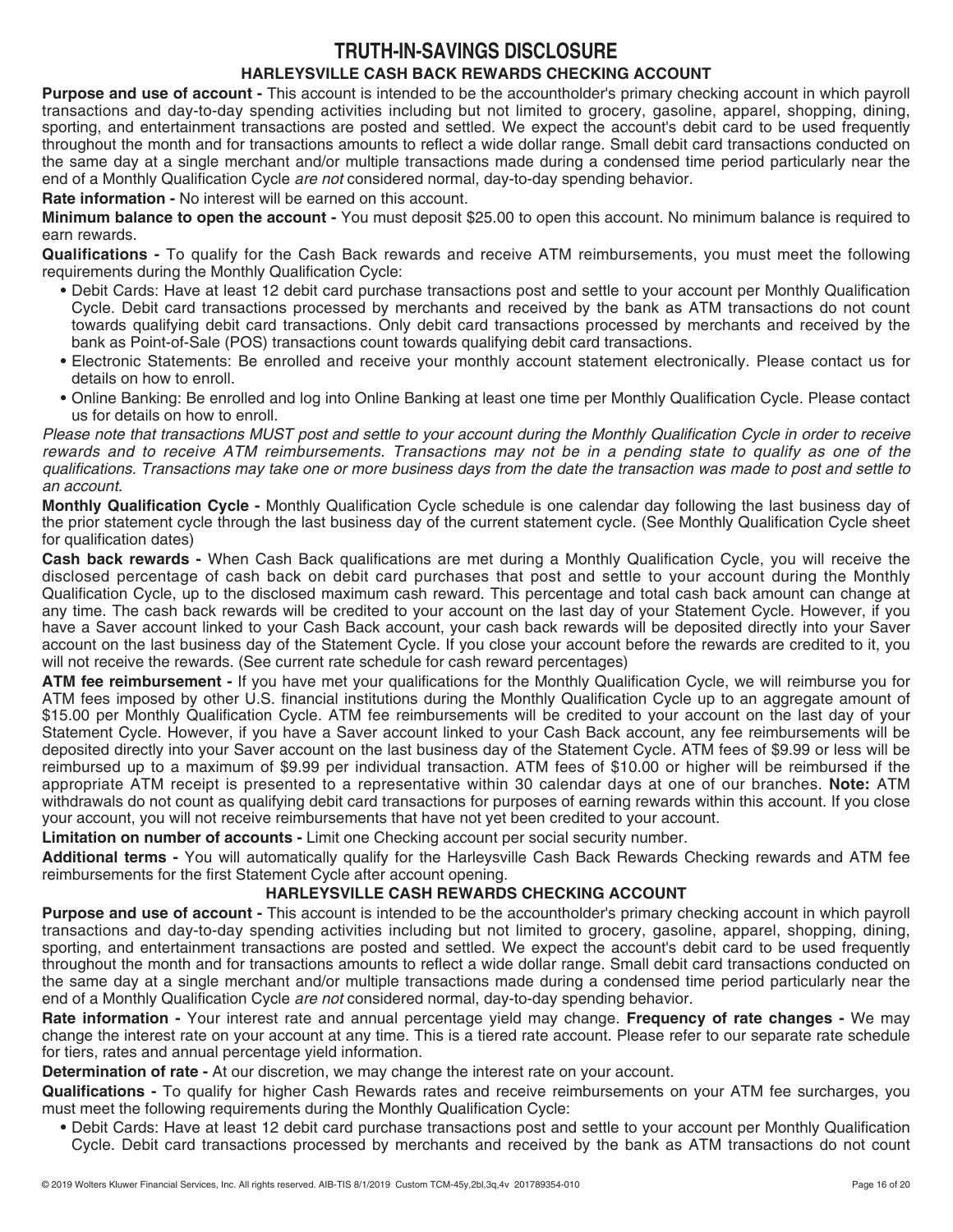<span id="page-18-0"></span>towards qualifying debit card transactions. Only debit card transactions processed by merchants and received by the bank as Point-of-Sale (POS) transactions count towards qualifying debit card transactions.

- Electronic Statements: Be enrolled and receive your monthly account statement electronically. Please contact us for details on how to enroll.
- Online Banking: Be enrolled and log into Online Banking at least one time per Monthly Qualification Cycle. Please contact us for details on how to enroll.

*Please note that transactions MUST post and settle to your account during the Monthly Qualification Cycle in order to receive the preferred rate and to receive ATM reimbursements. Transactions may not be in a pending state to qualify as one of the qualifications. Transactions may take one or more business days from the date the transaction was made to post and settle to an account.* 

**Compounding and crediting frequency -** Interest will be compounded every month and will be credited to your account on the last day of the Statement Cycle.

**Minimum balance to open the account -** You must deposit \$25.00 to open this account. No minimum balance is required to earn rewards.

**Daily balance computation method -** We use the daily balance method to calculate the interest on your account. This method applies a daily periodic rate to the principal in the account each day.

**Accrual of interest on noncash deposits -** Interest begins to accrue on the business day you deposit noncash items (for example, checks).

**Monthly Qualification Cycle -** Monthly Qualification Cycle schedule is one calendar day following the last business day of the prior statement cycle through the last business day of the current statement cycle. (See Monthly Qualification Cycle sheet for qualification dates)

Your account will be automatically qualified on that one day prior to the first day of the current Statement Cycle. What this means for you is if you did not qualify for the higher preferred rate, you might notice a slightly higher than the base rate APY earned on your statement due to the one day (the last day) being calculated with the higher preferred rate.

**ATM fee reimbursement -** If you have met your qualifications for the Monthly Qualification Cycle, we will reimburse you for ATM fees imposed by other U.S. financial institutions during the Monthly Qualification Cycle up to an aggregate amount of \$15.00 per Monthly Qualification Cycle and deposit them into your account at the end of each end-of-cycle period. ATM fees of \$9.99 or less will be reimbursed up to a maximum of \$9.99 per individual transaction. ATM fees of \$10.00 or higher will be reimbursed if the appropriate ATM receipt is presented to a representative within 30 calendar days at one of our branches. **Note:** ATM withdrawals do not count as qualifying debit card transactions for purposes of earning rewards within this account. If you close your account, you will not receive reimbursements that have not yet been credited to your account.

**Limitation on number of accounts -** Limit one Cash Rewards Checking account per social security number.

**Additional terms -** You will automatically qualify for the Harleysville Cash Rewards Checking rate and ATM fee reimbursements for the first Statement Cycle after account opening.

**Checking account holders -** The Bank may make a change in your Checking Account that will not affect your available balance, interest earnings, FDIC insurance, or bank statement. This Account will consist of a checking sub account and a savings sub account. The Bank may periodically transfer funds between these two sub accounts. On a sixth transfer during a calendar month, any funds in the savings sub account will be transferred back to the checking sub account. If your Account is a plan on which interest is paid, your interest calculation will remain the same. Otherwise, the savings sub account will be noninterest bearing. The savings sub account will be governed by the rules governing our other savings accounts.

# **TOTALLY FREE CHECKING ACCOUNT**

**Minimum balance to open the account -** You must deposit \$1.00 to open this account.

**Minimum balance to avoid imposition of fees -** There is no minimum balance requirement and no monthly maintenance fee. **HARLEYSVILLE SAVER REWARDS SAVINGS ACCOUNT** 

This account can only be opened with a new or existing Cash or Cash Back account.

**Purpose and use of account -** The Cash or Cash Back account linked to the Saver account is intended to be the accountholder's primary checking account in which payroll transactions and day-to-day spending activities including but not limited to grocery, gasoline, apparel, shopping, dining, sporting, and entertainment transactions are posted and settled. We expect the account's debit card to be used frequently throughout the month and for transactions amounts to reflect a wide dollar range. Small debit card transactions conducted on the same day at a single merchant and/or multiple transactions made during a condensed time period particularly near the end of a Monthly Qualification Cycle *are not* considered normal, day-to-day spending behavior.

**Rate information -** Your interest rate and annual percentage yield may change. **Frequency of rate changes -** We may change the interest rate on your account at any time. This is a tiered rate account. Please refer to our separate rate schedule for tiers, rates and annual percentage yield information.

**Determination of rate -** At our discretion, we may change the interest rate on your account.

**Qualifications -** To qualify for the higher rate tier on your Saver account, your linked Cash or Cash Back account must meet the following requirements during the Monthly Qualification Cycle:

**•** Debit Cards: Have at least 12 debit card purchase transactions post and settle to your account per Monthly Qualification Cycle. Debit card transactions processed by merchants and received by the bank as ATM transactions do not count towards qualifying debit card transactions. Only debit card transactions processed by merchants and received by the bank as Point-of-Sale (POS) transactions count towards qualifying debit card transactions.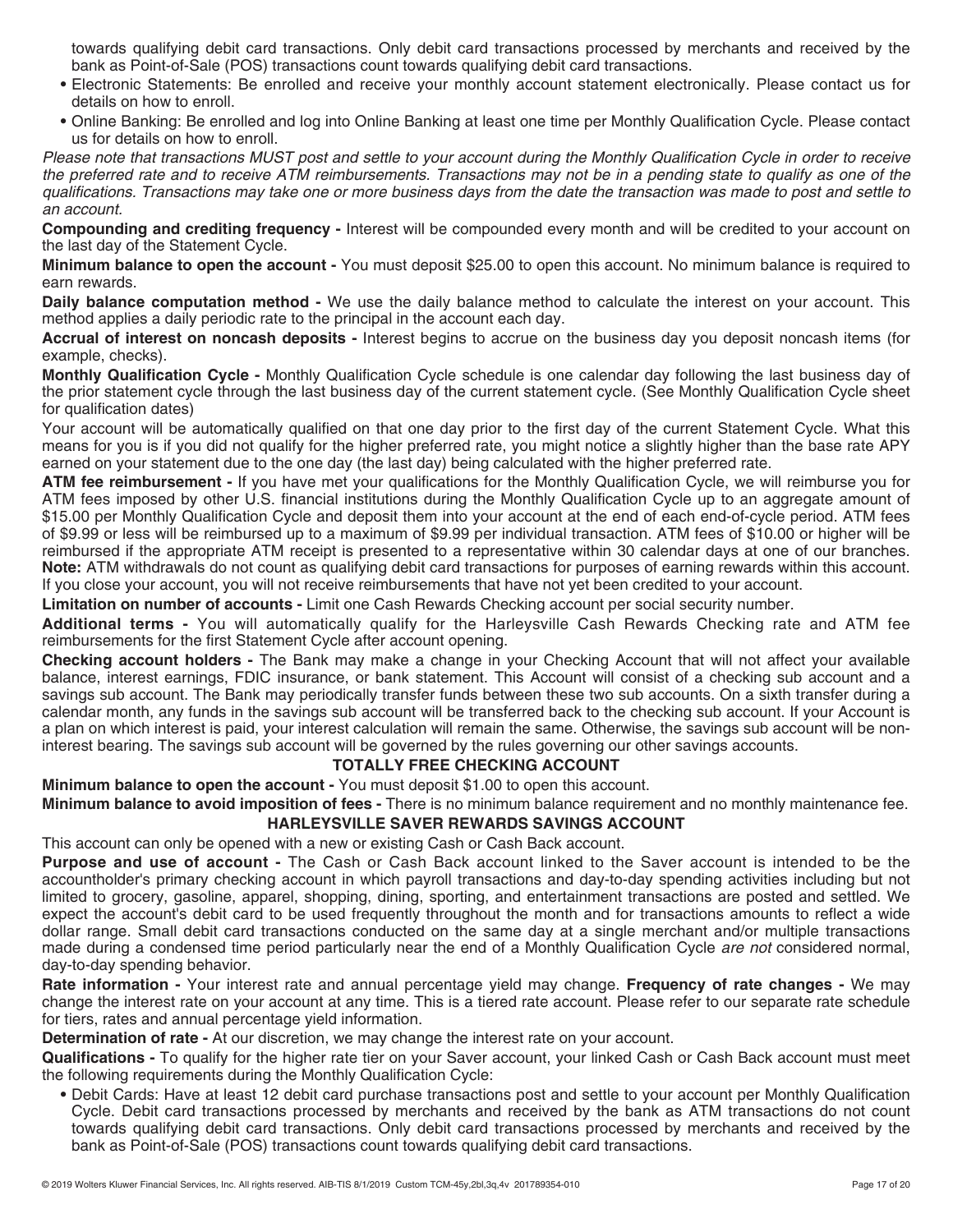- <span id="page-19-0"></span>**•** Electronic Statements: Be enrolled and receive your monthly account statement electronically. Please contact us for details on how to enroll.
- Online Banking: Be enrolled and log into Online Banking at least one time per Monthly Qualification Cycle. Please contact us for details on how to enroll.

*Please note that transactions MUST post and settle to your linked Cash or Cash Back account during the Monthly Qualification Cycle in order to receive preferred rates or rewards and to receive ATM reimbursements. Transactions may not be in a pending state to qualify as one of the qualifications. Transactions may take one or more business days from the date the transaction was made to post and settle to an account.* 

**Compounding and crediting frequency -** Interest will be compounded every month. Interest will be credited to your account on the last day of the Statement Cycle.

**Minimum balance to open the account -** You must deposit \$25.00 to open this account. No minimum balance is required to earn rewards.

**Daily balance computation method -** We use the daily balance method to calculate the interest on your account. This method applies a daily periodic rate to the principal in the account each day.

**Accrual of interest on noncash deposits -** Interest begins to accrue on the business day you deposit noncash items (for example, checks).

**Monthly Qualification Cycle -** Monthly Qualification Cycle schedule is one calendar day following the last business day of the prior statement cycle through the last business day of the current statement cycle. (See Monthly Qualification Cycle sheet for qualification dates)

**Note:** ATM withdrawals do not count as qualifying debit card transactions for purposes of earning rewards within this account. If you close your account, you will not receive reimbursements that have not yet been credited to your account

**Limitation on number of accounts -** Limit one Saver account per social security number.

**Additional terms -** You must have a Cash or Cash Back account in order to open a Saver account and the Cash account or Cash Back account must remain open throughout the period that you hold the Saver account. In the event that you close your Cash or Cash Back account, we reserve the right to close your Saver account.

You will automatically qualify for the Saver preferred rate for the first Statement Cycle after account opening.

Meeting the required qualifications during the "MQC" in the linked Cash or Cash Back Checking rewards are posted as follows:

- If the Saver Account is linked to a Cash Rewards Account , interest and ATM reimbursements will be added to the Cash Rewards Account at the end of the current Monthly Statement Cycle.
- If the Saver Account is linked to a Cash Back Rewards Account, rewards will be credited to the Saver Account on the last day of the current Monthly Statement Cycle. ATM reimbursements will post to the Cash Back Account.

#### **STATEMENT SAVINGS ACCOUNT**

**Rate information -** This is a tiered rate account. Please refer to our separate rate schedule for tiers, rates and annual percentage yield information. **Frequency of rate changes -** We may change the interest rate on your account at any time. **Determination of rate -** At our discretion, we may change the interest rate on your account.

**Compounding and crediting frequency -** Interest will be compounded every month. Interest will be credited to your account every month.

**Effect of closing an account -** If you close your account before interest is credited, and your account balance is below \$100.00, you will not receive the accrued interest.

**Minimum balance to open the account -** You must deposit \$1.00 to open this account.

**Minimum balance to obtain the annual percentage yield disclosed -** You must maintain a minimum balance of \$100.00 in the account each day to obtain the disclosed annual percentage yield.

**Daily balance computation method -** We use the daily balance method to calculate the interest on your account. This method applies a daily periodic rate to the principal in the account each day.

**Accrual of interest on noncash deposits -** Interest begins to accrue on the business day you deposit noncash items (for example, checks).

# **TRUSTY'S CLUB™ ACCOUNT**

**Rate information -** Your interest rate and annual percentage yield may change. **Frequency of rate changes -** We may change the interest rate on your account at any time.

**Determination of rate -** At our discretion, we may change the interest rate on your account.

**Compounding and crediting frequency -** Interest will be compounded every month. Interest will be credited to your account every month.

**Minimum balance to open the account -** You must deposit \$1.00 to open this account.

**Minimum balance to earn annual percentage yield disclosed -** None.

**Daily balance computation method -** We use the daily balance method to calculate the interest on your account. This method applies a daily periodic rate to the principal in the account each day.

**Accrual of interest on noncash deposits -** Interest begins to accrue on the business day you deposit noncash items (for example, checks).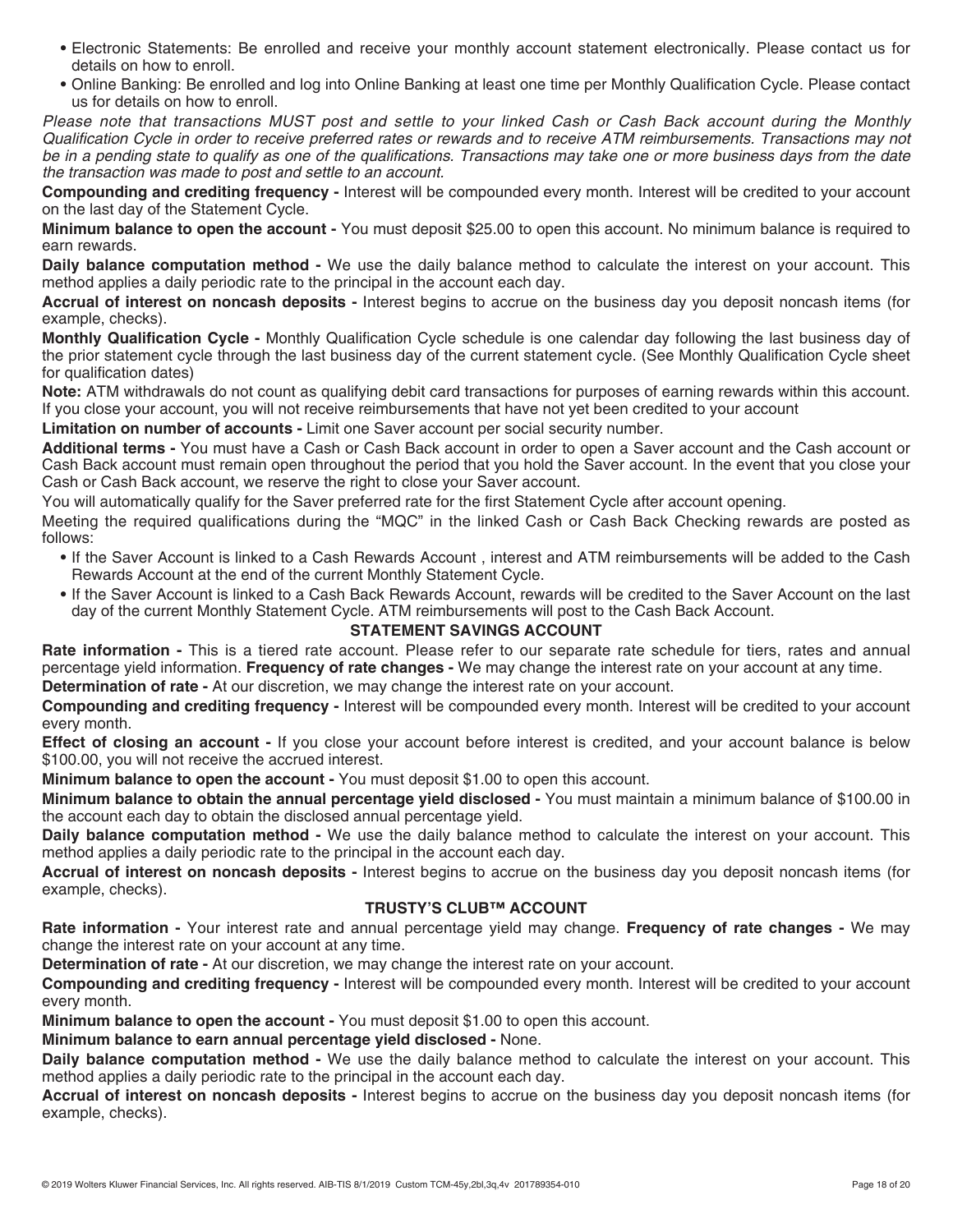# <span id="page-20-0"></span>**Additional terms:**

e-Statement required Available to minors up to age 14.

The year you turn 15, your Trusty Account will be transferred to a checking account.

## **MONEY MARKET PLUS ACCOUNT**

**Rate information -** This is a tiered rate account. Please refer to our separate rate schedule for tiers, rates and annual percentage yield information. **Frequency of rate changes -** We may change the interest rate on your account at any time.

**Determination of rate -** At our discretion, we may change the interest rate on your account.

**Compounding and crediting frequency -** Interest will be compounded every month. Interest will be credited to your account every month.

**Effect of closing an account -** If you close your account before interest is credited, and your account balance is below \$10,000.00, you will not receive the accrued interest.

**Minimum balance to open the account -** You must deposit \$1.00 to open this account.

**Minimum balance to avoid imposition of fees -** A service charge fee of \$7.00 will be imposed every Statement Cycle if the balance in the account falls below \$10,000.00 any day of the cycle.

**Minimum balance to obtain the annual percentage yield disclosed -** You must maintain a minimum balance of \$10,000.00 in the account each day to obtain the disclosed annual percentage yield.

**Daily balance computation method -** We use the daily balance method to calculate the interest on your account. This method applies a daily periodic rate to the principal in the account each day.

**Accrual of interest on noncash deposits -** Interest begins to accrue on the business day you deposit noncash items (for example, checks).

**Fees -** A per check fee of \$15.00 will be charged for each check paid in excess of three during a Statement Cycle.

#### **HOLIDAY CLUB ACCOUNT**

**Rate information -** Your interest rate and annual percentage yield may change. Our Holiday Club promotions are from October to October each year. **Frequency of rate changes -** We may change the interest rate on your account at any time.

**Determination of rate -** At our discretion, we may change the interest rate on your account.

**Compounding and crediting frequency -** Interest will be compounded every year. Interest will be credited to your account at the end of the Holiday Club promotion.

**Effect of closing an account -** If you close your account before interest is credited, you will not receive the accrued interest. **Minimum balance to open the account -** You must deposit \$1.00 to open this account.

**Average daily balance computation method -** We use the average daily balance method to calculate the interest on your account. This method applies a periodic rate to the average daily balance in the account for the period. The average daily balance is calculated by adding the principal in the account for each day of the period and dividing that figure by the number of days in the period. The period we use is the annual term.

**Accrual of interest on noncash deposits -** Interest begins to accrue on the business day you deposit noncash items (for example, checks).

**Transaction limitations -** If any withdrawal is made from this account before the end of the Holiday Club promotion then this account may be closed.

If there is no activity for 12 consecutive months the account will be closed.

# **IRA STATEMENT SAVINGS ACCOUNT**

**Rate information -** Your interest rate and annual percentage yield may change. **Frequency of rate changes -** We may change the interest rate on your account at any time.

**Determination of rate -** At our discretion, we may change the interest rate on your account.

**Rate of earnings -** This rate may be adjusted daily to the rate the Bank is offering on the Statement Savings Account. However, the account will earn the higher rate even if the balance is under \$2,500.00.

**Compounding and crediting frequency -** Interest will be compounded every month. Interest will be credited to your account every month.

**Minimum balance to open the account -** You must deposit \$1.00 to open this account.

**Daily balance computation method -** We use the daily balance method to calculate the interest on your account. This method applies a daily periodic rate to the principal in the account each day.

**Accrual of interest on noncash deposits -** Interest begins to accrue on the business day you deposit noncash items (for example, checks).

#### **MISCELLANEOUS FEES**

**Please see the separate fee schedule for fees that may be assessed against your account and transaction limitations which may apply to your account.** 

—————————————

**Please refer to our separate rate schedule for tiers, rates and annual percentage yield information.**